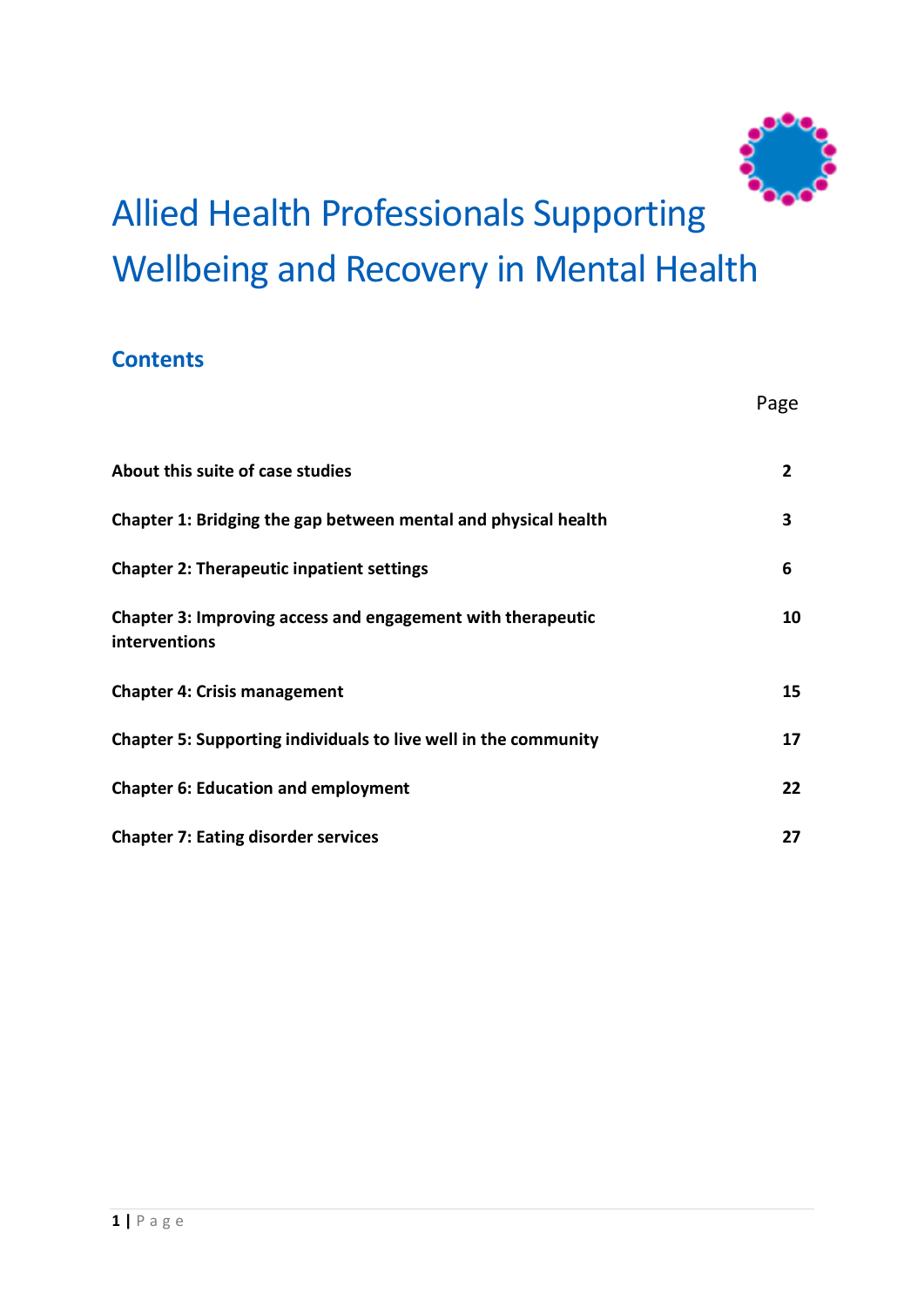# **About this suite of case studies**

This suite aims to support local health and social care systems in improving the mental and physical health of children, adolescents and adults with mental illnesses, with practical examples of where AHPs are supporting implementation and delivery of the NHS Long Term [Plan.](https://www.longtermplan.nhs.uk/wp-content/uploads/2019/08/nhs-long-term-plan-version-1.2.pdf) Mental health recovery is a key area where demonstrable impact of AHP services will be of direct benefit to people, populations, and the wider system delivery.

These case studies may be useful for anyone who is involved in decision-making for services for mental health – whether this be providers of services (including NHS, charity/third sector and local authorities) looking to innovate and become increasingly effective, or commissioners seeking to enhance outcomes and value-for-money for their mental health spend.

This collection offers a curated range of innovative solutions offered by the AHPS who are working with people with mental health conditions to put solutions in place so they can live as well as possible for as long as possible. Whilst it not an exhaustive collection, it is intended to showcase a range of opportunities for spread of adoption to improve the mental health and wellbeing of our diverse population groups.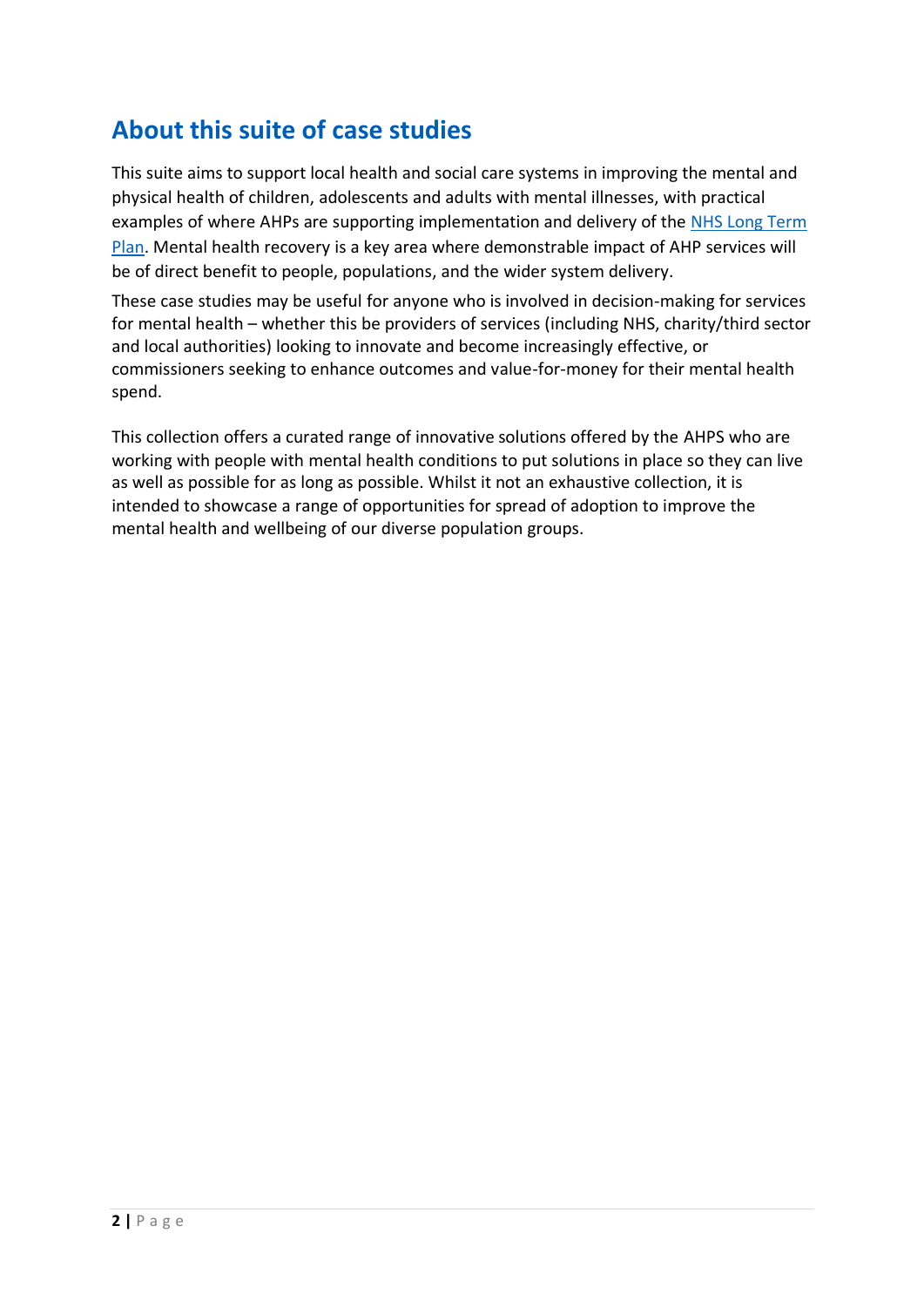# **Chapter 1:**

# **Bridging the gap between mental and physical health**

### **Case study 1**

#### **Making Every Contact Count in Central North West London (CNWL) Mental Health Occupational Therapy services – A trust-wide project Central and North West London NHS Foundation Trust**

People with serious mental illness (SMI) represent 5% of the total population, but 18% of total deaths and face a significantly higher premature mortality rate than the general population [\(Royal](https://www.rcot.co.uk/promoting-occupational-therapy/occupational-therapy-improving-lives-saving-money)  [College of Occupational Therapy, 2016\).](https://www.rcot.co.uk/promoting-occupational-therapy/occupational-therapy-improving-lives-saving-money) Four key lifestyle areas which providers must target are: alcohol, smoking, unhealthy eating and inactivity [\(Public Health England, 2016\)](https://assets.publishing.service.gov.uk/government/uploads/system/uploads/attachment_data/file/683016/Local_health_and_care_planning_menu_of_preventative_interventions_DM_NICE_amends_14.02.18__2_.pdf).

Occupational therapists are skilled in delivering health promoting interventions and taking a solution-focused, behavior change approach [\(Public Health England,](http://www.ahpf.org.uk/files/AHP%20Public%20Health%20Strategy.pdf) 2015). The Mental Health Occupational Therapy Services across CNWL developed a trust-wide approach to [Make Every](https://www.makingeverycontactcount.co.uk/)  [Contact Count](https://www.makingeverycontactcount.co.uk/) (MECC), which involves providing opportunistic advice and enabling conversations with service users in order to promote healthier lifestyle choices. The introduction of goal-setting tools and activities, delivered by MECC Champions supported the aim to improve peoples' health and wellbeing.

An 'easy read' pictorial prompt card showing the four MECC lifestyle priorities (physical activity, healthy eating, sensible drinking and smoking cessation) was designed, which was used to identify what areas people needed to improve upon as part of a healthy conversation. Each occupational therapist/occupational therapy support staff member e.g., Activity Coordinators and Fitness Instructors worked with people to set life-style goals of their choice and follow a behaviour change support pathway to help them achieve their goals.

#### **Impact**

23 MECC Occupational Therapy champions supported people throughout their new pathway.

An evaluation of 213 people accessing the new intervention demonstrated positive changes in behaviour in the following categories:

- 83% improvement in healthy eating
- 76% improvement in physical activity
- 75% improvement in smoking cessation
- 72% improvement in sensible drinking

Overall, 79% (307/387) of the analysed goals set by people were either fully or partially achieved, demonstrating the effectiveness of the goal-setting pathway towards achieving improved physical health.

**For further information, please contact:** Lucy Cook, Service Manager / Head of Mental Health Occupational Therapy, [lucy.cook@nhs.net](mailto:lucy.cook@nhs.net)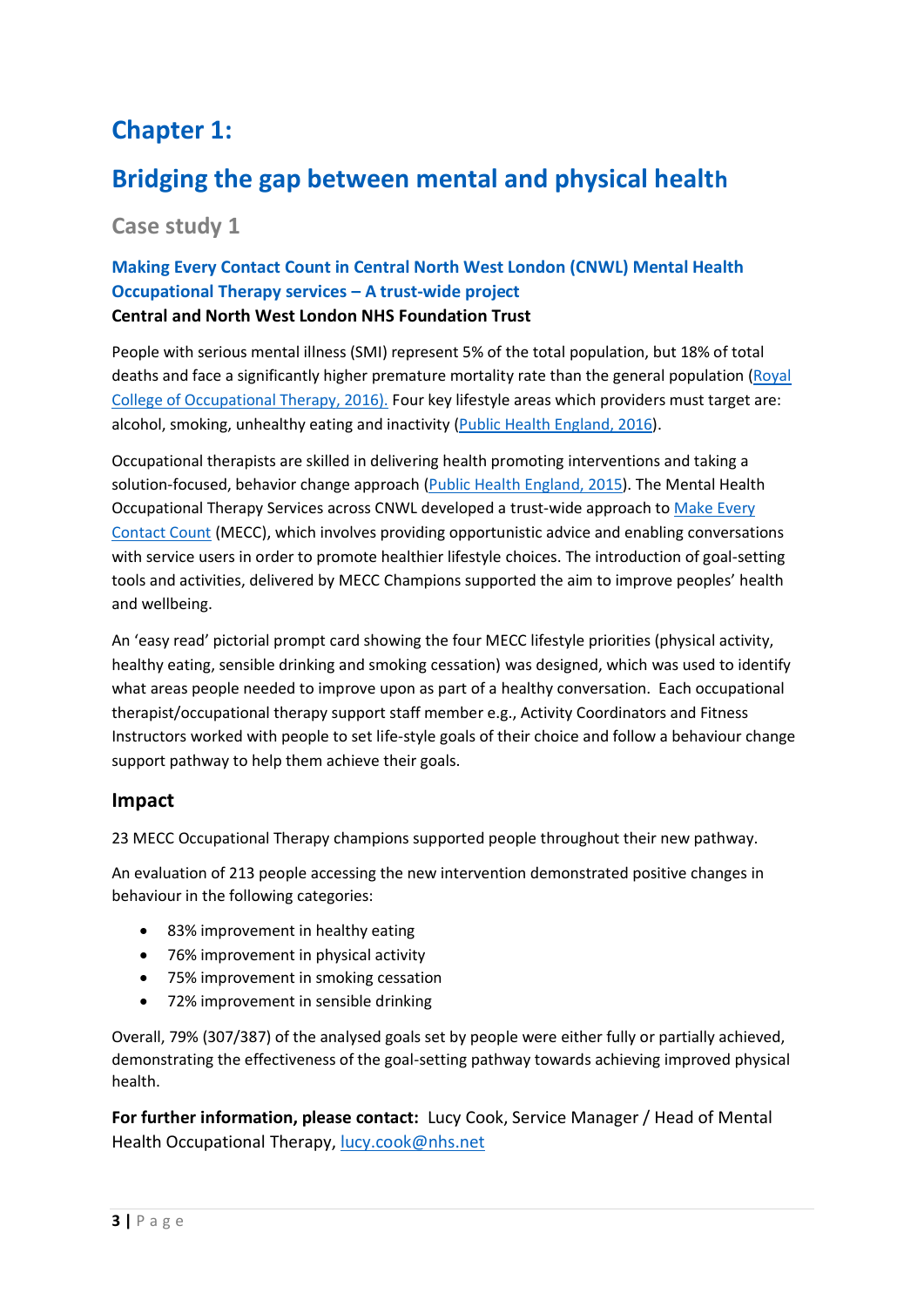# **Case study 2**

# **The development of a specialist outpatient physiotherapy service to increase access and experience for those with mental health illness**

#### **Birmingham and Solihull Mental Health Trust**

Research shows there is decreased access to physiotherapeutic care for service users in mental health [\(Hemmings and Soundy, 2020\)](https://www.physiotherapyjournal.com/article/S0031-9406(20)30001-8/abstract). People accessing outpatient musculoskeletal and neurological physiotherapy report poor experiences due to clinicians' lack of specialist mental health knowledge and skills to address the holistic needs of this population, as well as short appointment times and lengthy waiting lists.

An outpatient physiotherapy service for musculoskeletal and neurological issues was developed, provided by a mental health physiotherapist within a specialist community mental health setting. Referrals were accepted directly from community mental health teams, health instructors and transitions from inpatients. A biopsychosocial model of care was provided to ensure the complex needs of people accessing the service were met. Flexibility was provided over appointment times with up to one hour available for those requiring greater input. Goals were set with service users to promote people centred care and these were considered when analysing outcomes. The set up allowed for integration between mental health and physiotherapy services.

#### **Impact**

21 people between January-September 2019 accessed 6 sessions of outpatient physiotherapy, which resulted in 95% (20/21) partial and 53% (11/21) full goal attainment.

Survey responses reported a 92% (12/13) physical health benefit and 77% (10/13) positive effect upon mental health.

92 % (12/13) felt motivated to attend and 54% (7/13) said they would not have felt confident attending physiotherapy outside of the specialist mental health service, stating they 'felt safe within this service' and 'able to attend no matter how depressed or in pain' due to the methods of practise and awareness of mental health.

This highlights that when mental and physical health are considered alongside one another, outcomes and experience can be improved.

**For further information, please contact:** Laura Hemmings, Physiotherapist and Teaching fellow, [L.Hemmings@bham.ac.uk](mailto:L.Hemmings@bham.ac.uk)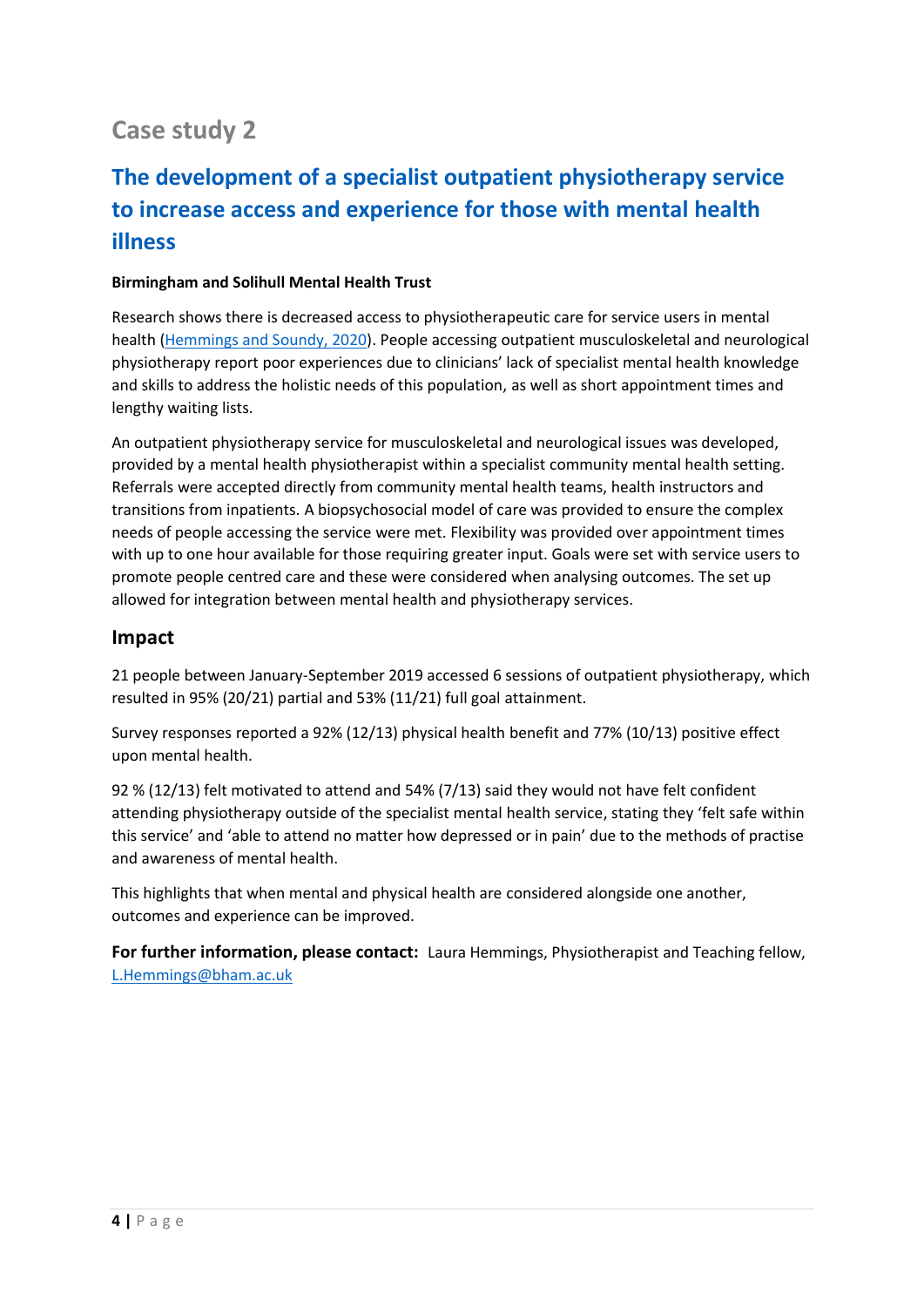# **Case study 3**

# **Occupational Therapy Led Mental Health Reablement**

#### **Hertfordshire Partnership University NHS Foundation Trust (HPFT)**

A Quality Improvement approach was used to design a Mental Health Reablement Framework, as a way to deliver improved health and wellbeing outcomes for people during a one-year pilot. Additional proposed benefits included reduced need for Care Coordination allocation, Long Term Support Worker allocation and discharge from the Community Mental Health Service (CMHS).

People accessed reablement over an 8-10 week period, whereby recovery was promoted through supporting people to become more physically active, increasing their daily routine with more social interactions/activities, increasing their confidence and improving their self-management skills, all focussed around what really mattered to them.

Each individual and group interaction was focussed on supporting people to overcome barriers and engage in meaningful participation, to achieve goal attainment. The groups incorporated input from local partners as taster sessions, encouraging people to sign up for community classes, volunteer or become a member of various schemes. This helped reinforce that recovery is more meaningful when self-driven rather than service given.

**Impact** Between October 2018-19, 79% (30/38) of people completed the reablement programme. Of those 63% (19/30) have been discharged from CMHS care and 33% (10/30) remained under the service for outpatient review only and/or completion of work with employment specialists or other therapists. Due to engagement in the programmes, those who were initially identified as requiring long term support did not require this and only 3% (1/30) of people have required allocation to a Care Coordinator. Staff involved report an increase in job satisfaction, due to utilising their professional skills and reasoning more and through evidencing the value of their part in peoples' recovery journey. This has also led to increased staff recruitment and retention.

"My biggest achievement has been going from a daily mood of hopelessness, pointlessness, apathy and dissatisfaction to feeling/believing that life is actually ok – that I do have something to offer, I can rebuild my life and I can mix with people successfully and enjoy being around people". (10 weeks with 14 hours of support)

"The reablement project has helped me develop my assessment and intervention skills to the point I have just achieved a promotion to a role were I will be helping to introduce reablement to a new enhanced primary care service. I am excited to be using it to help to divert service users away from needing secondary care. "

Tina, Advanced Occupational Therapy Practitioner

**For further information, please contact:** Theresa Bailey. Professional Lead Adult Community Services Occupational Therapy. [theresa.bailey4@nhs.net](mailto:theresa.bailey4@nhs.net)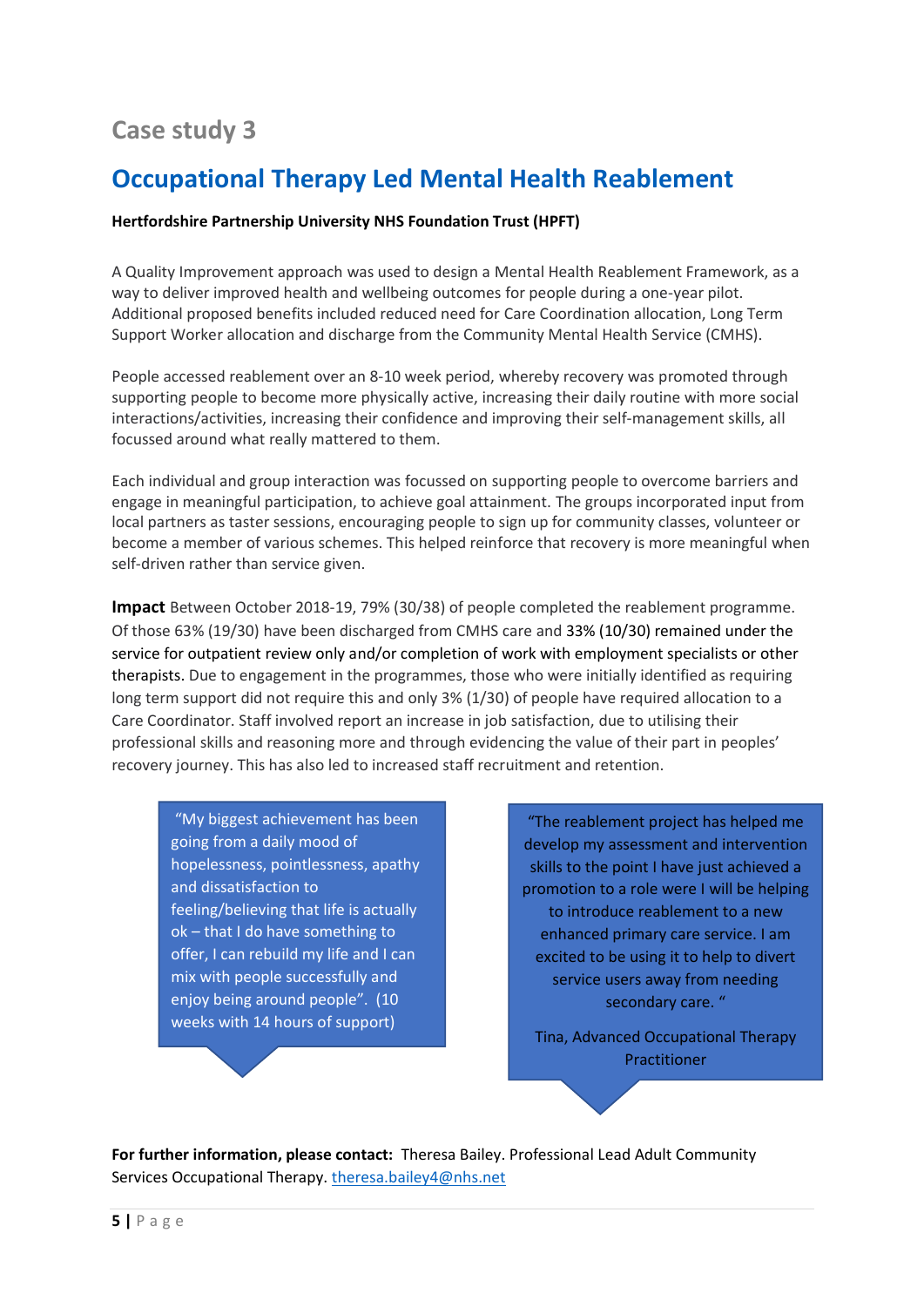

# **Chapter 2 Therapeutic inpatient settings**

### **Case study 4**

# **The Implementation of "A Weight off Your Mind" A Nutrition and Body Mass Index Clinical Link Pathway in an Inpatient setting**

#### **Dietitians at Tees, Esk and Wear Valleys NHS Foundation Trust (TEWV)**

"[A Weight off Your Mind](https://www.tewv.nhs.uk/about-your-care/health-wellbeing/weight-off-your-mind/)" was launched in January 2018 to address the growing concerns regarding excess weight in people with mental illness. It is well recognised that people with a mental illness are more likely to die earlier from preventable illness, with observed obesity rates as high as 40-52% for people with serious mental illness (SMI) [\(Bradford and Mairs, 2014\)](https://www.ncbi.nlm.nih.gov/pmc/articles/PMC4934464/) .

Nutrition screening has historically been a challenge in mental health settings, and screening alone is insufficient to address nutrition issues. The St Andrew's Healthcare Nutrition Screening Instrument [\(SANSI\)](https://www.researchgate.net/publication/221736601_Identification_of_nutritional_risk_by_nursing_staff_in_secure_psychiatric_settings_Reliability_and_validity_of_St_Andrew) was introduced, a validated tool relevant for the setting. Additional interventions were also introduced to ensure that staff do not just screen for under/over nutrition but also feel confident to have conversations about weight and intervene in line with the [Making Every Contact Count](https://www.makingeverycontactcount.co.uk/) agenda.

#### **Solution**

A Nutrition and Body Mass Index Clinical Link Pathway for people in an inpatient setting was developed via a workshop, supported by staff training presentations. Following training, the pathway was piloted across four inpatient sites (including children and young people, adult learning disabilities, adult mental health and older people's mental health wards) before being rolled out to all inpatient services in the Trust (excluding the eating disorders wards) due to the impact demonstrated via evaluation.

The pathway includes recovery-focussed interventions and service users are encouraged to take control of their own weight management plan by choosing interventions from 6 categories:

- 1. Information
- 2. Dietary Change and Education
- 3. Physical Activity and Exercise
- 4. Psychological Interventions
- 5. Signposting
- 6. Pharmacology

One of the key reasons behind the successful implementation in TEWV has been the emphasis on coproduction with people accessing the service and carers working alongside healthcare professionals.

#### **Impact**

The pathway has exceeded expectations for its quality improvement targets and has received positive feedback from staff and people accessing the service. Between October 2018 and March 2019, Body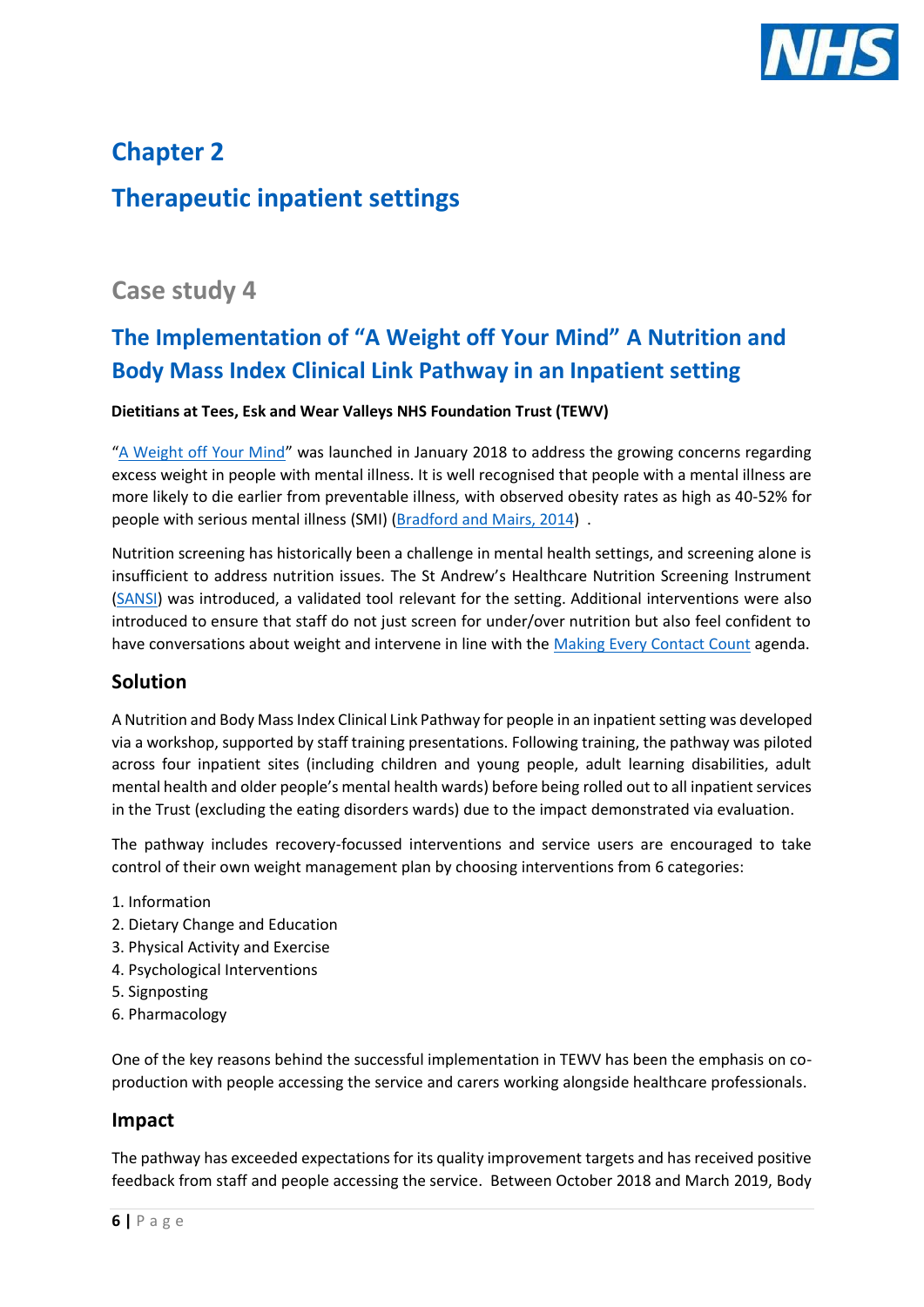

Mass Index recording increased from 83% (39/47) to 98% (46/47) and nutrition screening increased from 28% (13/47) to 85% (40/47). People with an intervention plan to address under/overweight increased from 40% (14/35) to 77% (27/35) with several people achieving healthy weights when they were either underweight or overweight/obese.

Early evidence from pathway roll out has shown that nursing staff have been able to sustain the improvements from the pathway after the project support has been withdrawn.

The success of the pilot has meant this approach is now used across the organisation on all inpatient wards (except eating disorders) with a total bed number of 762. The pathway interventions have also been adopted by the Sustainability and Transformation Partnership for the North East and Cumbria's Physical Health and Severe Mental Illness workstream. This will help people from across the North East region reduce their risk of early death from preventable illness.

**For further information, please contact:** Jo Smith, Professional Head of Dietetic Services: [jo.smith13@nhs.net](mailto:jo.smith13@nhs.net)

# **Case study 5**

#### **Mile a Day; My Way**

#### **Dietitians at Midlands Partnership NHS Foundation Trust (MPFT)**

The 'Mile a Day; My Way' was launched in June 2018 by the Dietitian and Sports Instructors, following inspiration from the 'Daily Mile' schools initiative, which encourages children to walk a mile a day. This approach is a sustainable program to incorporate physical activity into the daily routine of people within the Hatherton Centre, a medium secure unit, by encouraging them to walk a mile a day, reducing the amount of sedentary time. Routes have been mapped to include all levels of leave including ward gardens, Hatherton garden and around the grounds of St Georges Hospital.

#### **Impact**

21 people at the Hatherton Centre signed up at the initial launch event. For those taking part, this resulted in:

- An increase from 20% (4/21) to 90% (19/21) of people including walking as part of their daily activity
- 100% (21/21) of people walking at least one mile per week

m

- 2 people achieved a marathon milestone certificate within the first month
- 25 '10 mile' certificates were achieved within the first 2 months

A random sample of peoples' weight over the past 12 months shows that all those included in the sample who participated have lost weight, compared with non-participators in the sample who gained weight.

The Mile a Day has made it socially acceptable to walk laps around the garden, demonstrating a significant change in the unit culture.

Walking the Mile a Day has now become a regular part of the ward routines in the Hatherton centre, with only occasional support from the AHP team required to ensure this is sustained.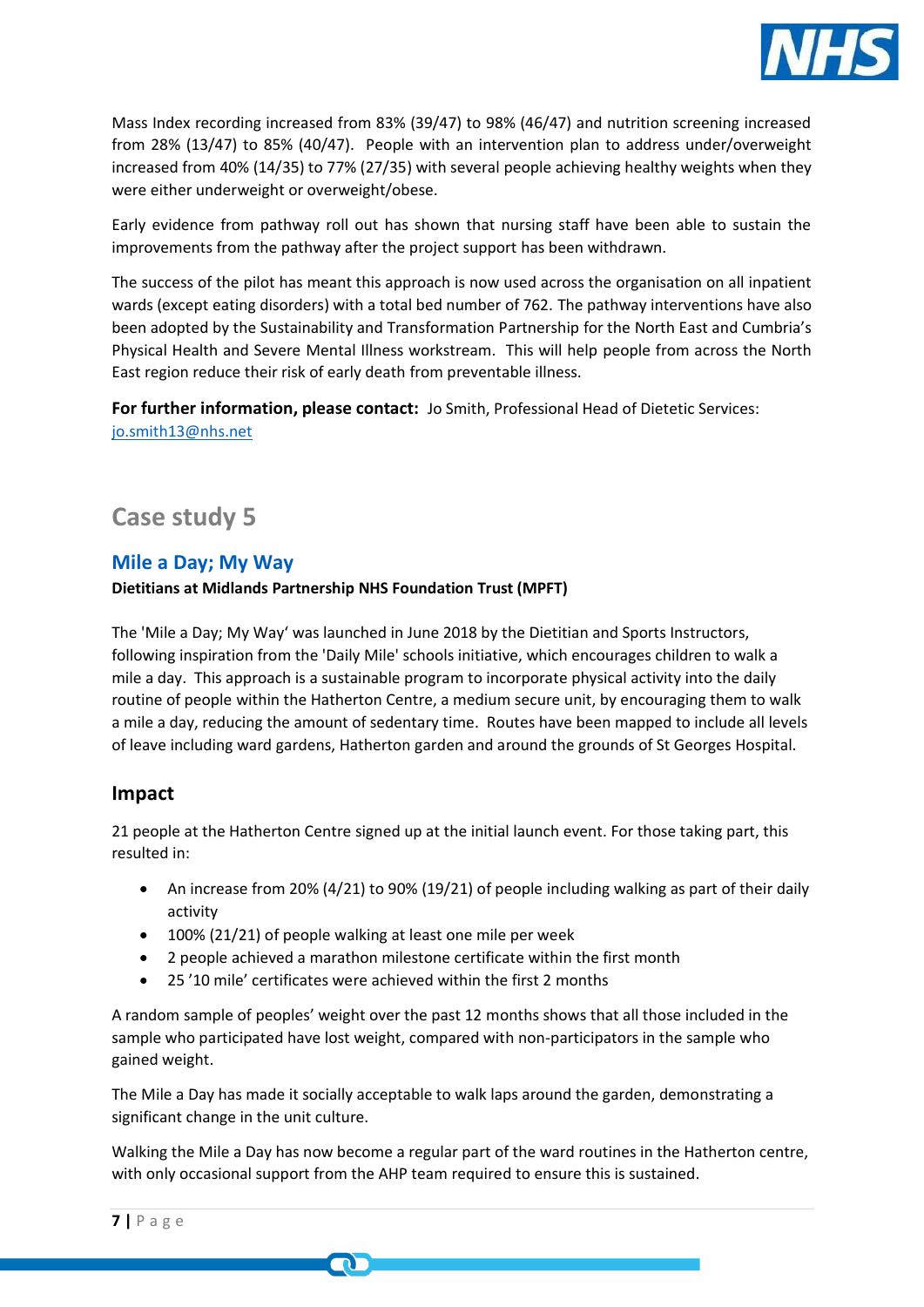

**For further information, please contact:** Nicola Rudd, Advanced Dietitian [Nicola.rudd@mpft.nhs.uk,](mailto:Nicola.rudd@mpft.nhs.uk) Gareth Connell, Sports Instructo[r Gareth.connell@mpft.nhs.uk,](mailto:Gareth.connell@mpft.nhs.uk) Jenna Di-Miceli, Sports Instructor, [jenna.di-miceli1@mpft.nhs.uk](mailto:jenna.di-miceli1@mpft.nhs.uk)

# **Case study 6**

# **Reducing the need for restrictive intervention on a female adult acute inpatient ward**

**Occupational Therapists on Waveney Ward, Norfolk and Suffolk NHS Foundation Trust (NSFT)**

Restrictive practices are more likely to be used with people who display behaviour that challenges, and include physical restraint, chemical restraint and seclusion [\(Department of Health, 2014\)](https://www.gov.uk/government/publications/positive-and-proactive-care-reducing-restrictive-interventions). NSFT is committed to reducing restrictive practice and participated in the Reducing Restrictive Practice (RRP) collaborative - a wider Mental Health Safety Improvement Programme (MHSIP) which was established by NHS England and Improvement in partnership with the Care Quality Commission.

Waveney Ward is a 17-bed inpatient ward for females experiencing acute mental illness, and before taking part in the project, the average monthly use of restrictive practices was 42, with some months reaching into the 60s.

The overall aim of the RRP collaborative was to reduce restrictive practice (measured by number of restraints, seclusions and rapid tranquilisations) by 33% on Waveney ward by April 2020.

The initiative involves implementing innovative methods at ward-level working with leading mental health quality improvement experts and coaches and service users and focussed on 5 key areas:

- 1. Leadership and learning culture
- 2. Co-production
- 3. Person-centred care
- 4. Prevention and predication (creating a safety culture)
- 5. Environment and staffing

The Occupational Therapist was a key part of this multidisciplinary team achievement, through application of core therapeutic skills and enhancing competencies of other staff to positively impact people accessing the services. This was achieved through upskilling and empowering the wider multidisciplinary team to run therapeutic activities, which led to an increase in meaningful occupational choices for people on the ward.

Occupational Therapists are also highly trained in recognising the impact of environments and restrictions and how these may be addressed. The Occupational Therapist had a key role in involving people on the ward when making changes which included the introduction of welcome boxes and activity boxes contributing to an accessible ward environment.

#### **Results**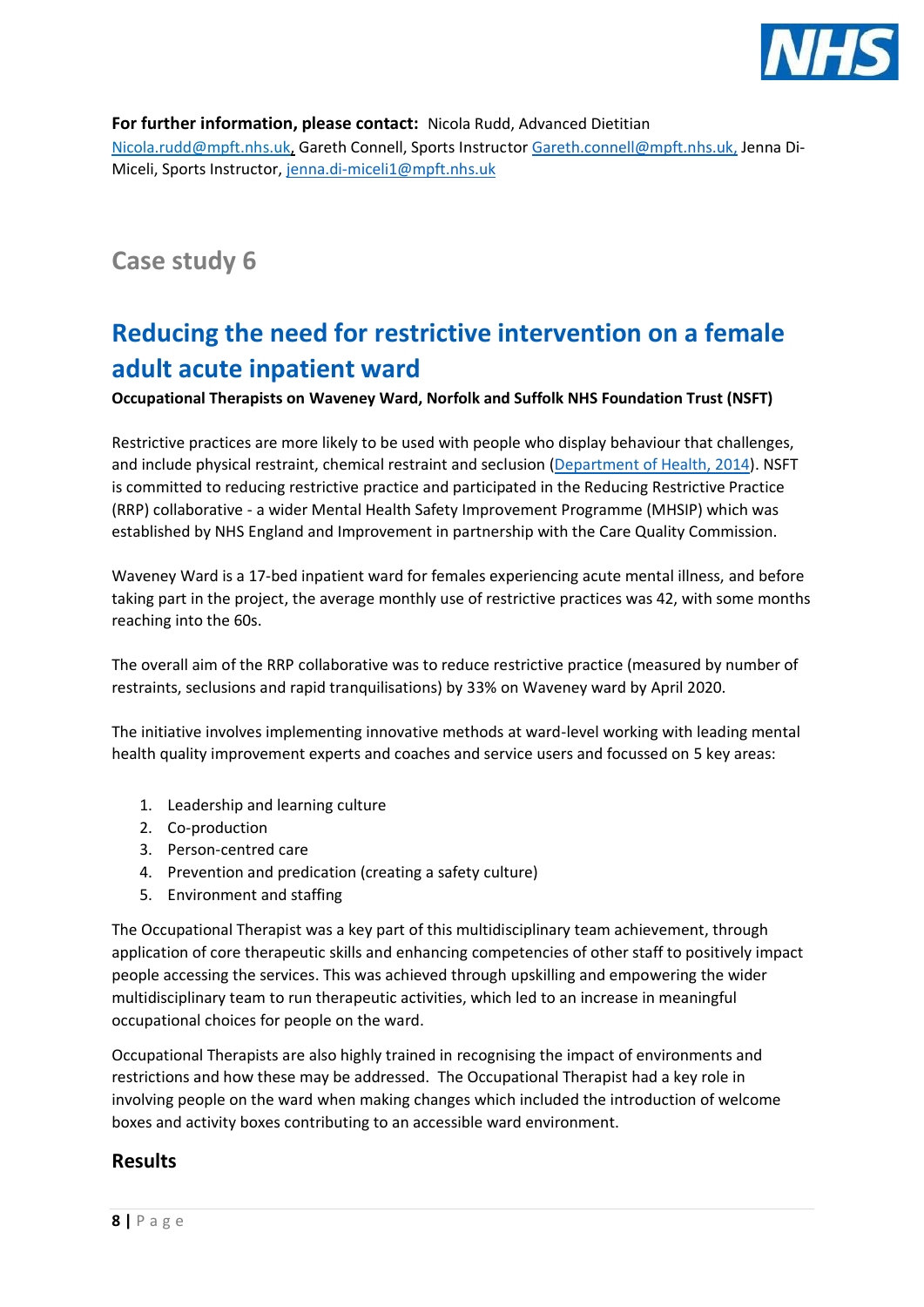

76 per cent reduction in the use of restrictive practices from an average of 42 per month to 10 on Waveney Ward





There was also a reduction in staff burnout and consequently, reduced sickness rates, with staff describing Waveney Ward as a "generally a happier place to work".

People on the ward have commented that the activities "give me a time to unwind a little" and have thanked staff for "making my time here be as good as it can be".

**For further information, please contact:** Emma Softley, Senior Occupational Therapist, [Emma.L.Softley@nsft.nhs.uk](mailto:Emma.L.Softley@nsft.nhs.uk)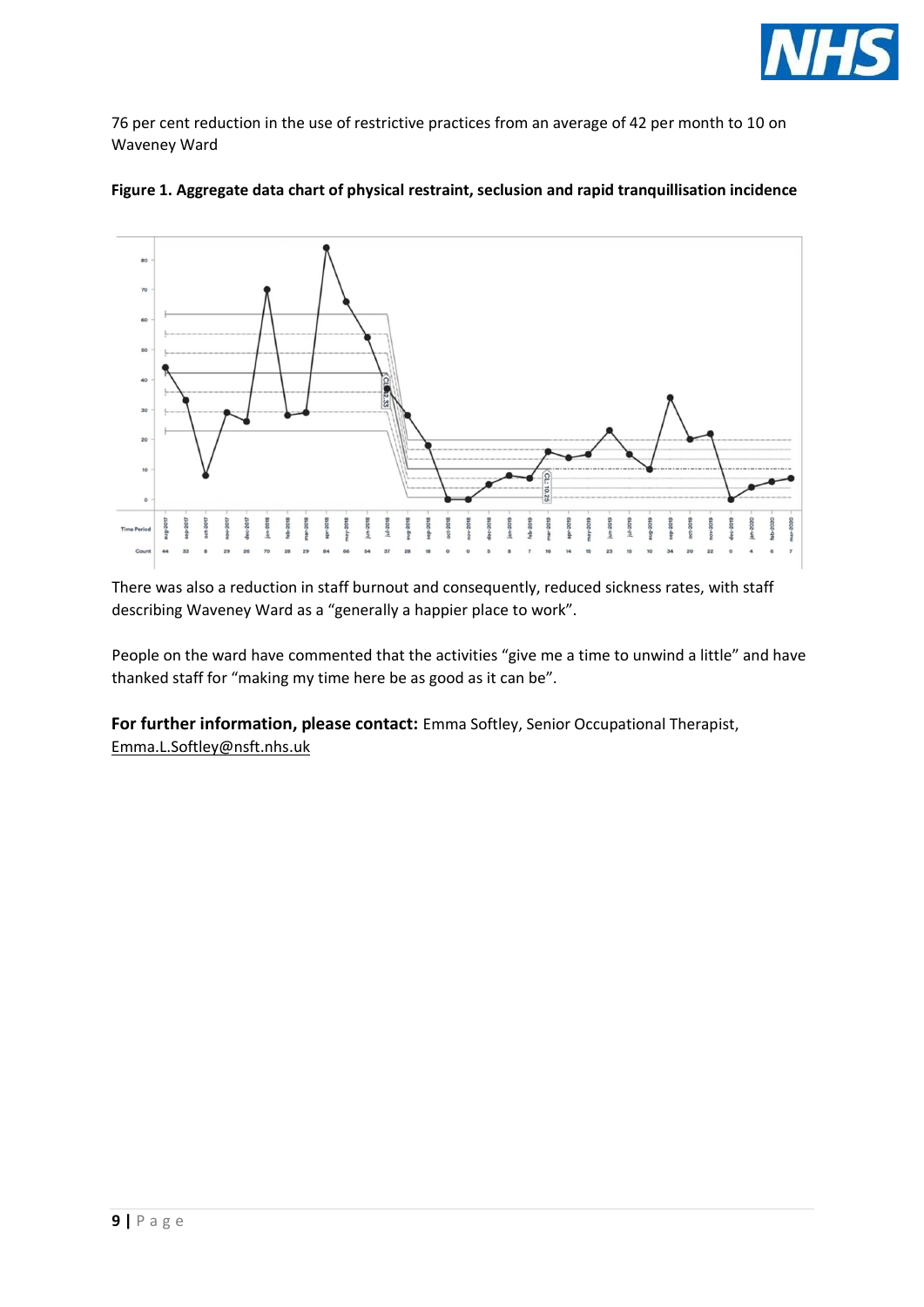

### **Chapter 3:**

# **AHPs improving access and engagement with therapeutic mental health interventions**

### **Case study 7**

# **Exploring a Speech, Language and Communication Pathway and a Dysphagia Pathway in Adult Mental Health Inpatients: identifying unmet need**

#### **Nottinghamshire Healthcare NHS Foundation Trust**

Access to Speech and Language Therapy services is variable within Adult Mental Health (AMH) services across England. In Nottinghamshire, a Speech and Language Therapist was commissioned to provide input into AMH acute inpatient wards across 3 hospital sites, consisting of 7 wards and 129 beds. This included direct clinical contact, workforce development and consultation, resulting in:

- 1. The development of a speech, language and communication pathway
- 2. Development of a dysphagia (swallowing difficulties) pathway
- 3. Developing other staff to understand and recognise communication needs that are often described as 'invisible' or 'hidden'

Dysphagia (swallowing difficulties) is higher in adults with mental health diagnoses, but often goes undetected [\(Regan et al, 2006\)](https://pubmed.ncbi.nlm.nih.gov/16763936/), resulting in increased risk of aspiration pneumonia, choking, malnutrition, dehydration and weight loss, all of which can contribute to morbidity and mortality(Smithard [et al, 1996\)](https://www.ncbi.nlm.nih.gov/pubmed/8685928) .

Communication is central to our ability to learn, to work, form and maintain relationships and to participate in society. Communication needs are often described as 'invisible' or 'hidden' [\(Bishop,](https://journals.plos.org/plosone/article?id=10.1371/journal.pone.0015112)  [2013\)](https://journals.plos.org/plosone/article?id=10.1371/journal.pone.0015112), therefore the role of SLT in identifying and providing therapeutic intervention is critical in providing high quality care to people with mental health conditions.

72 people with a range of mental health diagnoses were referred to Speech and Language Therapy between Sept 2017- August 2018:

- 71% (51/72) of referrals were for input in relation to communication needs
- 18% (13/72) were for dysphagia
- 11% (8/72) were for combined communication and dysphagia needs

*"Working with a ward based Speech and Language Therapist has been a revelation to me after many years working in healthcare. It has helped me to change my approach to communicating with individual patients to facilitate improved engagement and therefore it has improved access to physical healthcare"* **Staff Member A**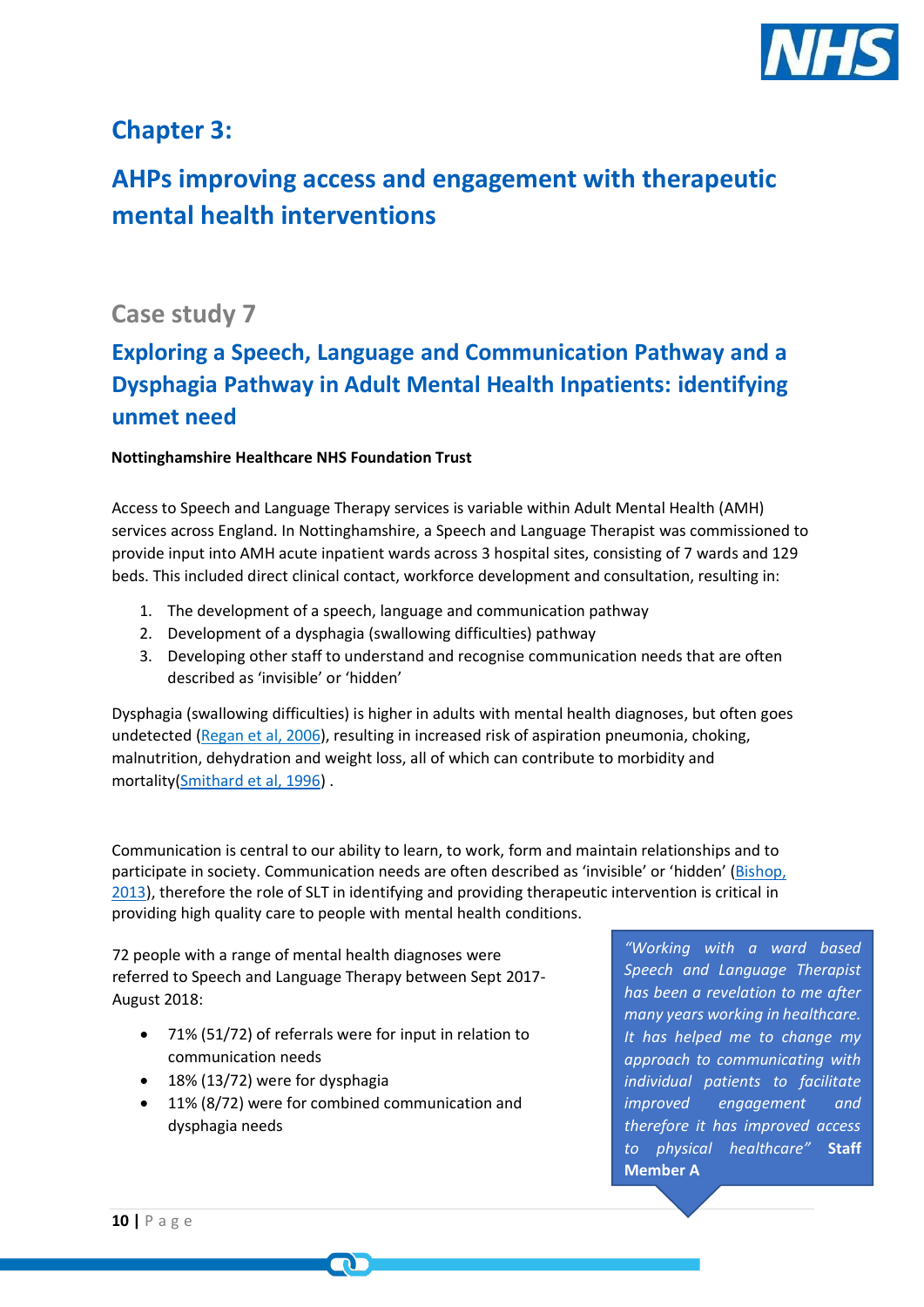

Input from Speech and Language Therapy increased individuals' ability to engage in verbally mediated therapies, through the provision of communication guidelines and joint working with other professionals, in line with the [Accessible Information Standard.](https://www.england.nhs.uk/ourwork/accessibleinfo/) Of the individuals seen for communication input, 81% (48/59) presented with social communication needs and 51% (30/59) presented with difficulties in relation to understanding and processing verbal information, highlighting a significant barrier to therapeutic interventions such as talking therapies.

Speech and Language Therapy input for people with dysphagia resulted in a reduced risk of choking and negative health consequences associated with aspiration.

100% of staff who completed communication and dysphagia training demonstrated increased knowledge, confidence and skills in supporting individuals, therefore enabling earlier identification and management to minimise the associated risks. This has been evidenced whereby one ward recognised that 88% (22/25) of people presented with communication needs.

The service is now delivered as business as usual, providing input into AMH acute inpatient services.

**For further information, please contact:** Gemma Douthwaite, Highly Specialist Speech and Language Therapist [gemma.douthwaite@nottshc.nhs.uk](mailto:gemma.douthwaite@nottshc.nhs.uk) or Vicky Romilly, Lead Speech and Language Therapist, [Vicky.romilly@nottshc.nhs.uk](mailto:Vicky.romilly@nottshc.nhs.uk)

### **Case study 8**

# **Speech and Language Therapists improving access to therapeutic mental health interventions in CAMHS; developing emotional literacy skills**

**Nottinghamshire Healthcare NHS Foundation Trust - Children and Adolescents Mental Health Services (CAMHS): Secure Children's Home**

Young people are referred to CAMHS to address a myriad of complex issues, and it is unlikely that these issues will be devoid of emotion. Emotions map onto our life experiences and influence our decisions; they help us to build and maintain relationships and recall/share our history. Individuals require the vocabulary relating to emotions, an understanding of how emotional states are observed and how they feel in order to discuss them. Knowledge and insight of these elements is termed 'emotional literacy.'

An intervention was designed to develop young peoples' emotional vocabulary in a way that would support them to develop their emotional literacy skills. This included language building activities (e.g. Venn diagrams), language expansion tasks (e.g. mood diaries) which encourages practical application of vocabulary to scenarios, story writing and reflection discussion on individuals' daily interactions, using colour coding of emotions and [blob trees.](https://www.blobtree.com/)

This provided a foundation to explore real incidences of elevated emotion, such as self-harm, managing challenging behaviours, managing excitement about a visit or apprehension about attending court. This led to the discussion of regulation of emotions, mental health and social problem solving.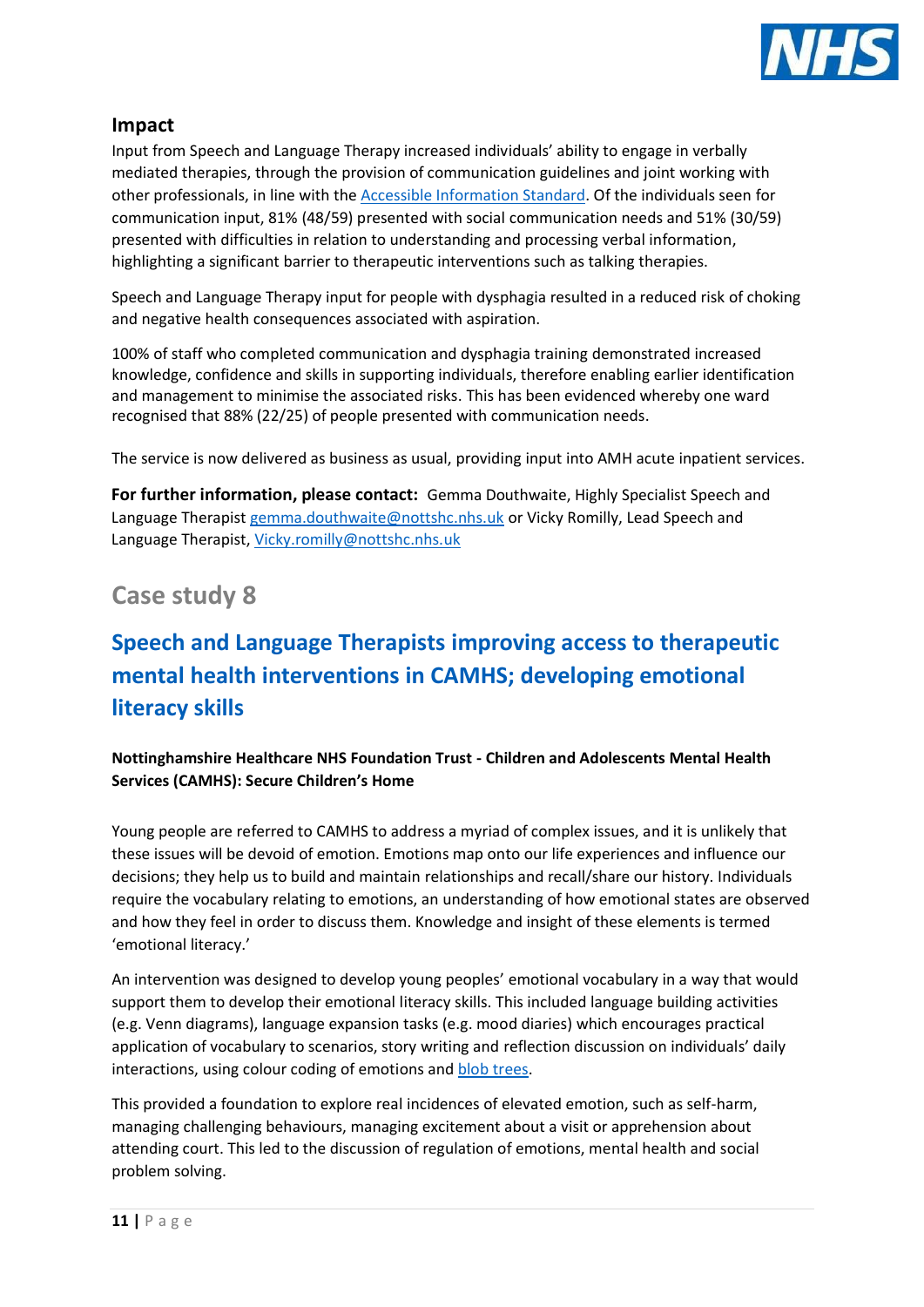

The evidence-based intervention resulted in young people developing their emotional literacy skills. 100% (21/21) of young people developed a basic understanding of the difference between thoughts, feelings (emotions), bodily sensations and 100% (21/21) gained an understanding of positive and negative emotions. 72% (15/21) were able to describe five or more complex emotions and 100% (21/21) were proficient in utilising the Blob Tree and the colour coding system.

This allows for identification as to whether a young person is utilising the skills learnt beyond their SLT intervention, and whether this is enabling them to better engage with other therapeutic interventions on their treatment programme.

*"X can be clearer about how she feels now. Sometimes she can even talk about her feelings before she resorts to selfharm which means we can provide the right support at the right time and avoid her needing to rely on this coping mechanism (self-harm)." Staff member A.*

**For further information, please contact:** Contact: Katie Hyde – Highly Specialist Speech & Language Therapist [Katie.hyde@nottshc.nhs.uk](mailto:Katie.hyde@nottshc.nhs.uk) Tel: 0115-917-0010

### **Case study 9**

### **Dramatherapy as a route to engaging in Mental Health services**

#### **Aspire – Leeds Early Intervention in Psychosis Service (Inspire North)**

Dramatherapy, part of the Leeds Early Intervention in Psychosis service, provides trauma informed care to foster access to conventional treatment pathways, such as talking therapies in people aged 14-65 with a first episode of psychosis. Approximately 20% of people accessing the Psychosis service were identified as having communication problems that make engagement in standard treatment pathways, like talking therapies difficult. Unrecognised and untreated, individuals can be isolated and the service can waste resources offering inappropriate interventions.

Feedback was collated 2012-14 to refine a model of individual and group Dramatherapy that is most effective for this group of people. See [www.nice.org.uk/sharedlearning/dramatherapy-in-early](http://www.nice.org.uk/sharedlearning/dramatherapy-in-early-intervention-in-psychosis)[intervention-in-psychosis.](http://www.nice.org.uk/sharedlearning/dramatherapy-in-early-intervention-in-psychosis)

"Dramatherapy" can sound intimidating, therefore a range of introductions to Dramatherapy were developed to support the most anxious, including a leaflet with peer quotes, peer support and drop in meetings with the therapist around medical appointments.

People attend a" taster" without commitment. They are in control of all aspects; they decide who attends, the frequency of appointments and duration (up to an hour) and the activities. They are free to watch others, share experiences, or work in private if they prefer. Starting with 1:1,goals are reviewed after 4 sessions with the aim of progressing to a group, with attendance of "dress rehearsals" supported by peers with experience to aid this transition.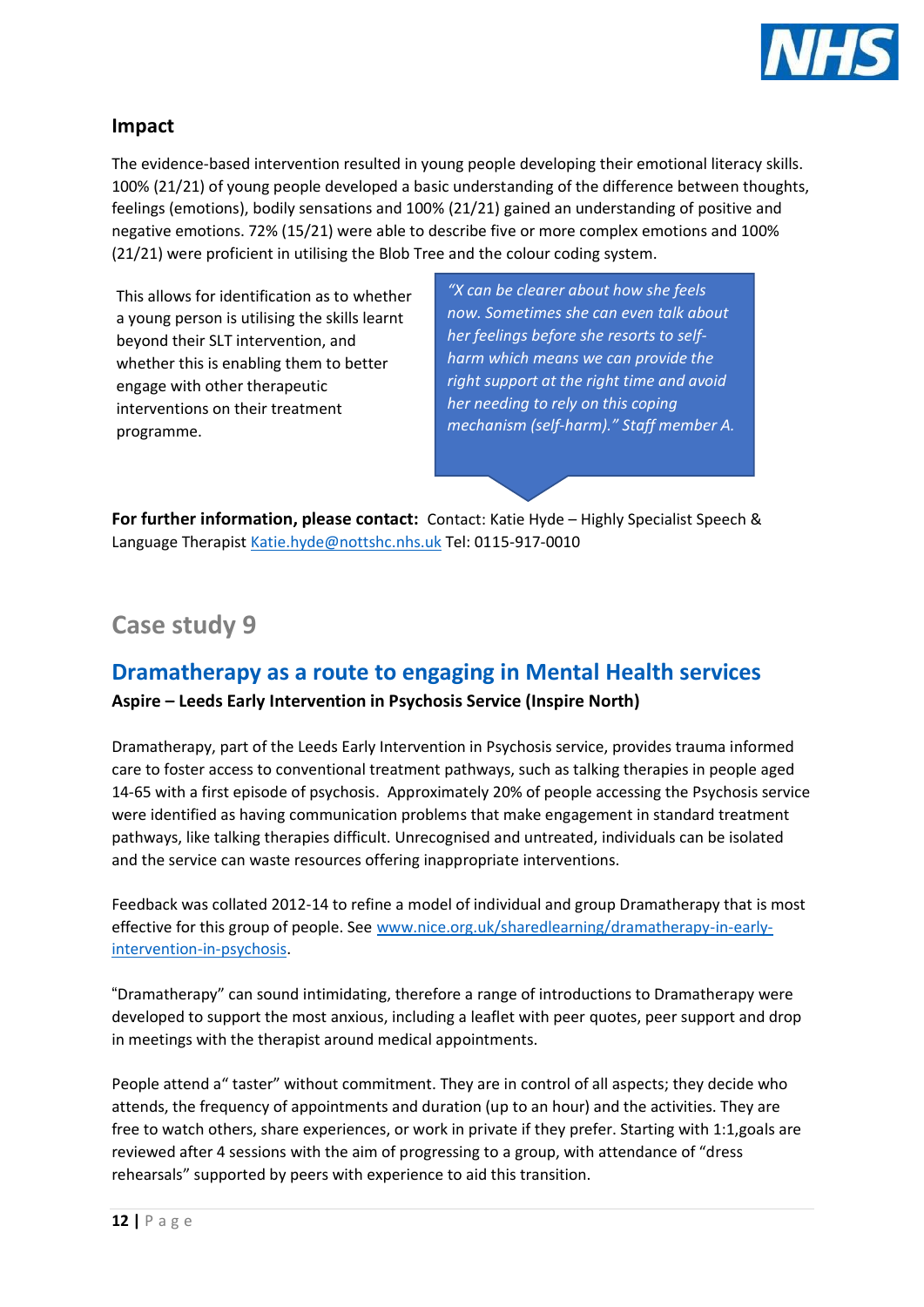

Between 2015 and 2020, 142 people had a taster session. Of the 122 who engaged, 45% used less than 6 sessions before either progressing to mainstream services or pursuing their goals in their own community. Previously this would not have been possible due to communication issues. This increased access to psychological therapies is an example of successful delivery of phase one engagement in trauma informed therapy. 39% completed dramatherapy in a group setting and 16% engaged in longer individual therapy.

The service is inclusive; of those who declared their ethnicity or disability, 32% were from BAME communities and 17% had a disability. Individuals attending dramatherapy demonstrated significantly improved social and occupational functioning, as evidenced by a mean increase of 13.4 points on the 100 point **[SOFA](https://link.springer.com/referenceworkentry/10.1007%2F978-0-387-79948-3_428)** (Social and Occupational Functioning Assessment) scale.

People accessing the service have taken on other roles in the organization, including interviewing staff, volunteering and supporting other people to attend Dramatherapy. One person is running a voluntary sector art group.

"Talking therapy can be centered around the problem, it can feel negative and I didn't want to sit and talk about everything that was wrong. Dramatherapy was more about doing, it was communicating in a fun and empowering way."

"I never knew there was such a thing as communication without a single word. Speechless communication has given me confidence in my real life"

Dramatherapy allows people to engage at their own pace, on their terms and to experience success early on, without necessarily having to talk. It improves their ability to reflect, to communicate their thoughts and feelings. This in turn improves their relationship with the service and helps personalise their care.

**For further information, please contact:** Contact: Louise Combes, Dramatherapist [louise.combes@commlinks.co.uk](mailto:louise.combes@commlinks.co.uk)

### **Case study 10**

#### **Unheard Voices – creative arts exhibition**

#### **Occupational Therapists at Dorset HealthCare University Foundation NHS Trust**

Occupational Therapists focus on using activity to enable people to develop and maintain skills and gain purpose and meaning to their use of time. Using these skills, and the knowledge about the value of creativity, occupational therapists used the Trust's Wellbeing and Recovery Partnership to work alongside people accessing mental health services, and their families and friends, to develop a creative arts exhibition named "Unheard Voices". The aim of this exhibition was to capture and celebrate the creativity of the people living in Dorset who have accessed and continue to access mental health services, providing an opportunity to express their thoughts and views on mental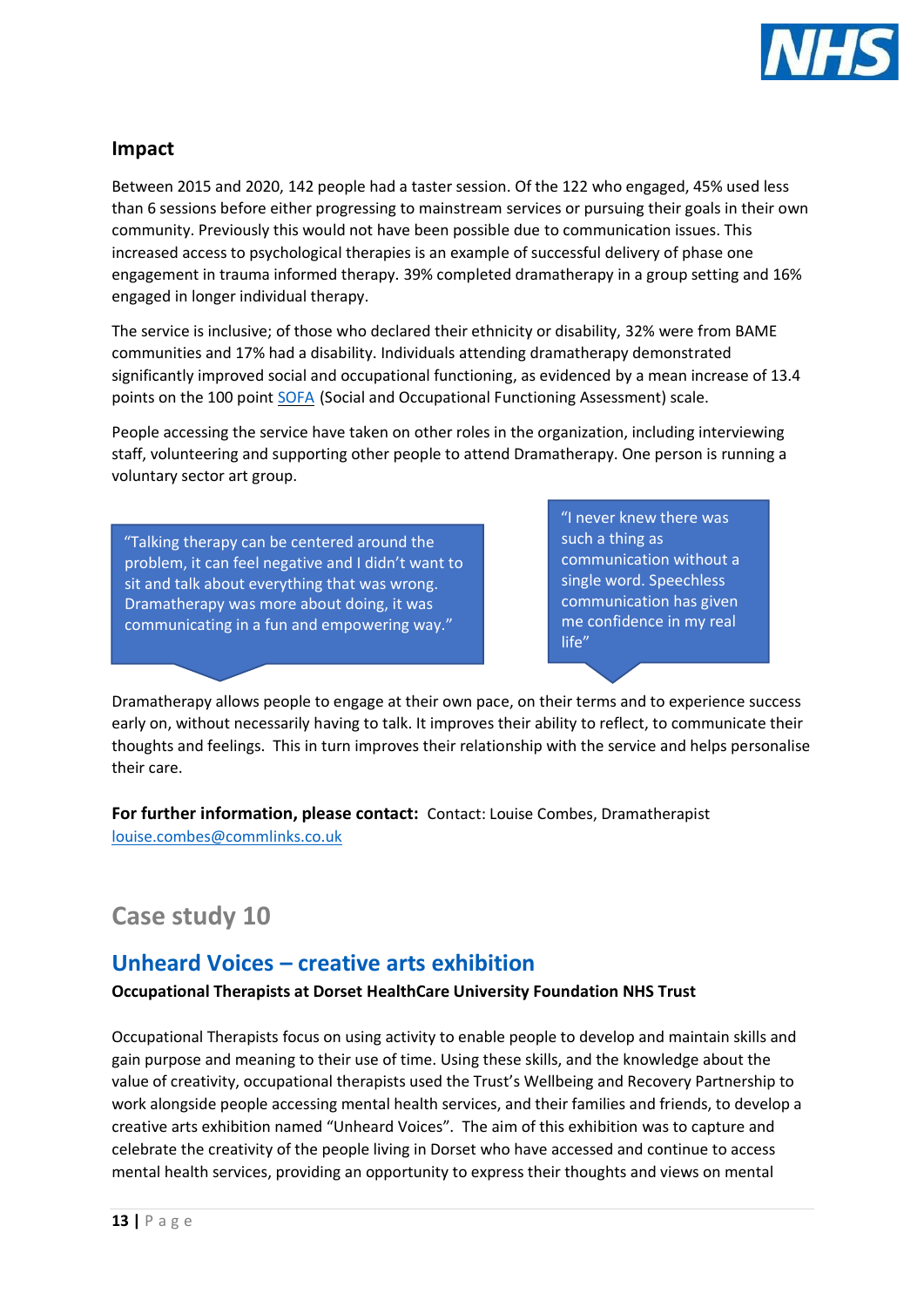

health through creative media. This exhibition highlighted the voices of those who do not feel able to voice their views through usual communication channels using the theme:

> *Mental Health Services in Dorset:* How was it for you? How is it for you? How would you like it to be?

The Unheard Voices exhibition was open for seven weeks at Bournemouth University and featured 81 individuals' items of creative art, including dance, film, photographs, woodwork, acrylic, oil and water colour paintings, poems, textiles, drawings and mirror art. All submissions had a supporting narrative to further express individuals' experiences of mental health.

#### **Impact**

The exhibition was a huge success. It inspired people and gave them permission to talk about mental health through creative means, breaking down the perceived barriers within mental health. It provided an opportunity to promote better understanding of mental health for those with limited knowledge as well as enabling people in positions of power and influence to view mental health in a different way, supporting them to influence the future planning of mental health services. The partnership working and exhibition itself has been transformational as a vehicle for challenging and changing views of mental health, and consequently moving mental health forwards as a high priority on the Dorset Public Health agenda.

*"My personal experience within the Mental Health Department has mostly been a lonely one. Hard to access when deemed 'well enough' and pretty much left to it 'when not'. The world has many levels and many colours, it can swallow you up and spit you out, but I've made it this far so I'm gonna keep going. I like this picture a lot. So many different terrains, from melted ice caps revealing black volcano ash to the icy lagoon below with green moss cliff tops and a touch of snow. ALL beautiful, ALL telling a story and ALL blending their experiences together making a stunning piece of scenery." Narrative from Exhibitor B*

#### **Next steps**

The Unheard Voices Exhibition is to work in partnership with large businesses in developing a tour across Dorset to continue to form links with the public about mental health awareness and starting off important conversations related to this area. The team around the Unheard Voices exhibition has been invited to form part of an Arts, Health and Wellness Festival within Dorset to make creative arts more accessible to everyone for them to explore this as part of keeping themselves mentally well.

Future plans are to expand the exhibition to include a wider remit including the prison population and homeless and develop a website to enable all creative work to be put on line in a digital format to enable a larger population of people to access.

**For further information, please contact:** Jenny Stickney, Advanced Occupational Therapy Practitioner, STRIVE, [Jennifer.stickney@nhs.net,](mailto:Jennifer.stickney@nhs.net) Becky Aldridge, Chief Executive Officer, Dorset Mental Health Forum, [beckyaldridge@dorsetmentalhealthforum.org.uk,](mailto:beckyaldridge@dorsetmentalhealthforum.org.uk) Hannah Jenner, Occupational Therapist, STRIVE, [Hannah.jenner@nhs.net](mailto:Hannah.jenner@nhs.net)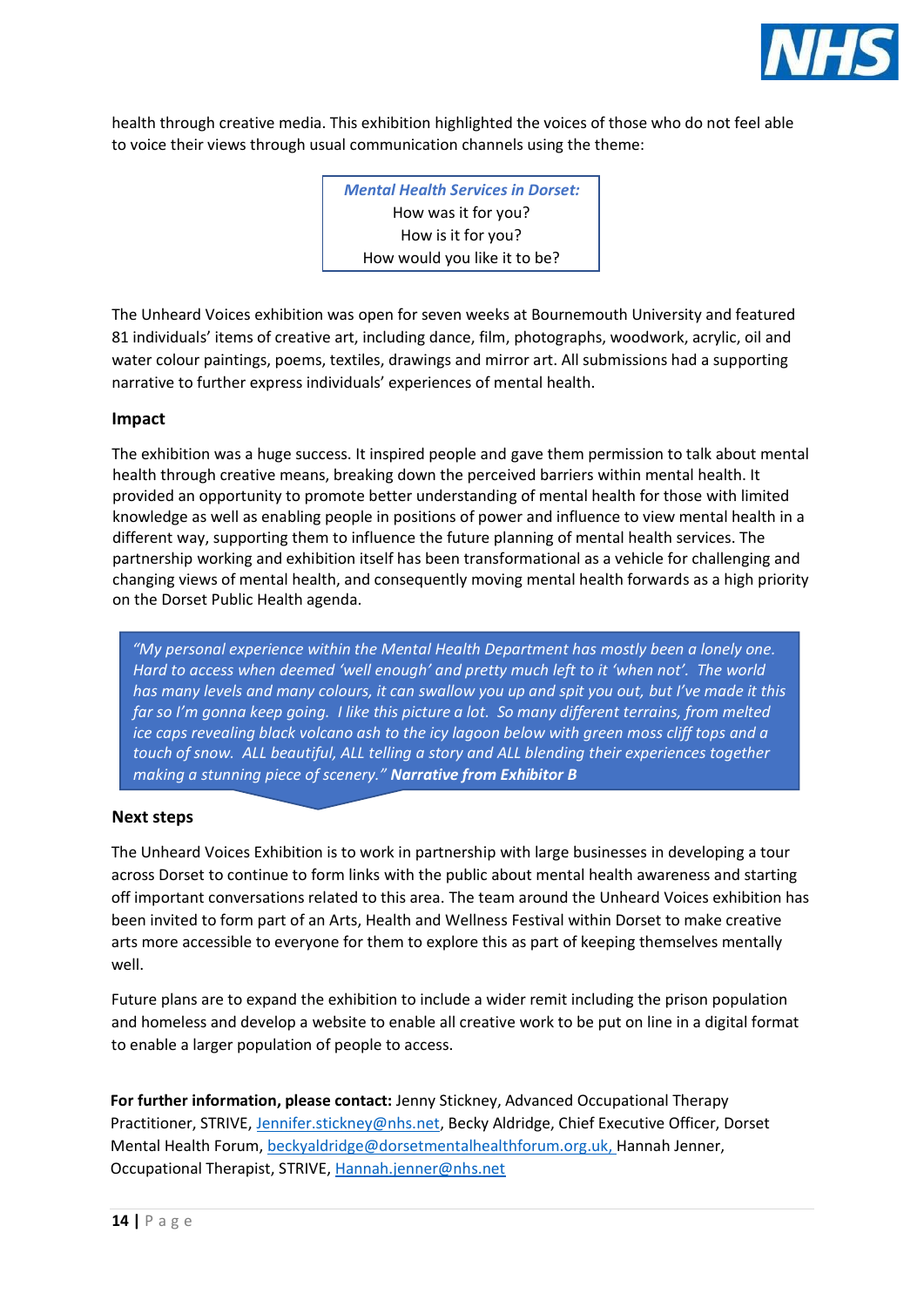

## **Chapter 4. Crisis management**

### **Case study 11**

### **Taking 'A BASIC STEP' in ambulance mental health assessment**

**Paramedics at North West Ambulance Service (NWAS) NHS Trust; Cheshire and Merseyside West Sector**

NWAS is committed to improving care delivery to those in mental health crisis and have developed a tool to enable all frontline staff to have the capability to record a structured mental health assessment. Initially, a tool was developed that included risk factors relating to people who presented with self-harm, however, this has now been expanded for use in all mental health presentations. This aims to directly improve the delivery of safe, effective and patient centred care.

#### **Solution**

A frontline Senior Paramedic Team Leader, supported by the trust Mental Health and Dementia Lead, developed the **BASIC STEP** tool that captures all the relevant components that make up a mental status examination and risk factors associated with self-harm, suicide or welfare concern; in a format that is easy to recall and use in the dynamic and often difficult pre-hospital arena.

| <b>BASIC STEP</b>      | Not only was this developed to positively impact people in mental health<br>crisis, it also increases ambulance staffs' awareness of mental health<br>presentations and gives them additional skills is decision making. |
|------------------------|--------------------------------------------------------------------------------------------------------------------------------------------------------------------------------------------------------------------------|
| <b>Behaviour</b>       |                                                                                                                                                                                                                          |
| Appearance             | <b>Impact</b>                                                                                                                                                                                                            |
| <b>Speech</b>          | Training on using BASIC STEP was offered to teams (not mandated) in the                                                                                                                                                  |
| Insight                | West sector of the Trust between October and December 2018, with<br>46% (104/224) staff uptake. Pilot go-live with the tool took place                                                                                   |
| Cognition              | between January and March 2019.                                                                                                                                                                                          |
| Safeguarding           | Clinical performance indicators are measures which focus on people                                                                                                                                                       |
| <b>Thought</b>         | receiving the right care, at the right time, in the right place. A significant                                                                                                                                           |
| <b>Emotional state</b> | improvement was observed from 0% (0/8) to 90% (9/10) compliance<br>with these measures between October 2018 and March 2019 in people                                                                                     |
| Plan                   | who presented with self-harm and were non-conveyed.                                                                                                                                                                      |
| (perceptual            | During the pilot, a total of 120 case notes were audited for people who                                                                                                                                                  |
| disturbance)           | had a mental health presentation and were conveyed. The BASIC STEP                                                                                                                                                       |
|                        | tool was used in 78% (94/120) and relevant risk factors were                                                                                                                                                             |

documented in 83% (100/120) of people, ensuring they receive the right care at the right time, in the right place.

A 10% (12/120) random sample during the pilot phase shows staff who used the BASIC STEP tool spent an average of 27minutes 14 seconds on scene compared to 35 minutes 8 seconds on scene in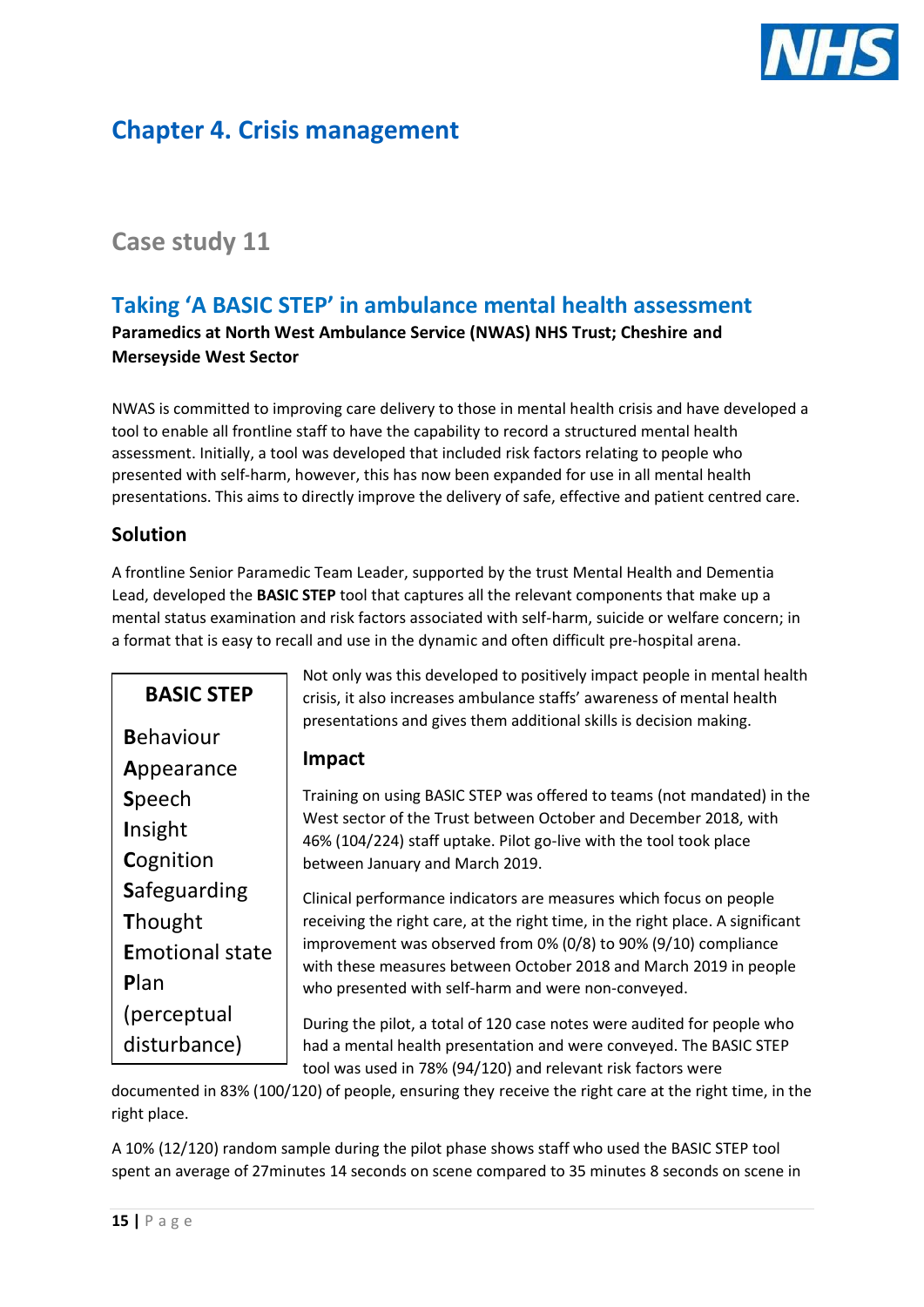

those who did not use the tool, also a 10% (12/120) random sample, demonstrating opportunities for improved efficiencies as well as improved care.

Staff feedback was also positive, with 79% (31/39) completing the survey expressing they would like the BASIC STEP tool as a standardised mental health assessment.

*"The tool is covering all the key areas that you would need to make a decision, and a narrative around risk can be much more informative than a grading if mental health is not your background*". **Mental Health Services Manager**, **North West area.**

*If only the call taker could have asked me these questions they may have understood me better*'; **Person with history of anxiety** 

This is demonstrative that improvements can be made to the way we provide a mental health response for people in crisis and paramedic leadership is central to this.

#### **For further information, please contact:**

Darren Earley Senior Paramedic Team Leader [Darren.Earley@nwas.nhs.uk](mailto:Darren.Earley@nwas.nhs.uk)

Gill Drummond Mental Health & Dementia Lead NWAS NHS Trust [Gill.Drummond@nwas.nhs.uk](mailto:Gill.Drummond@nwas.nhs.uk)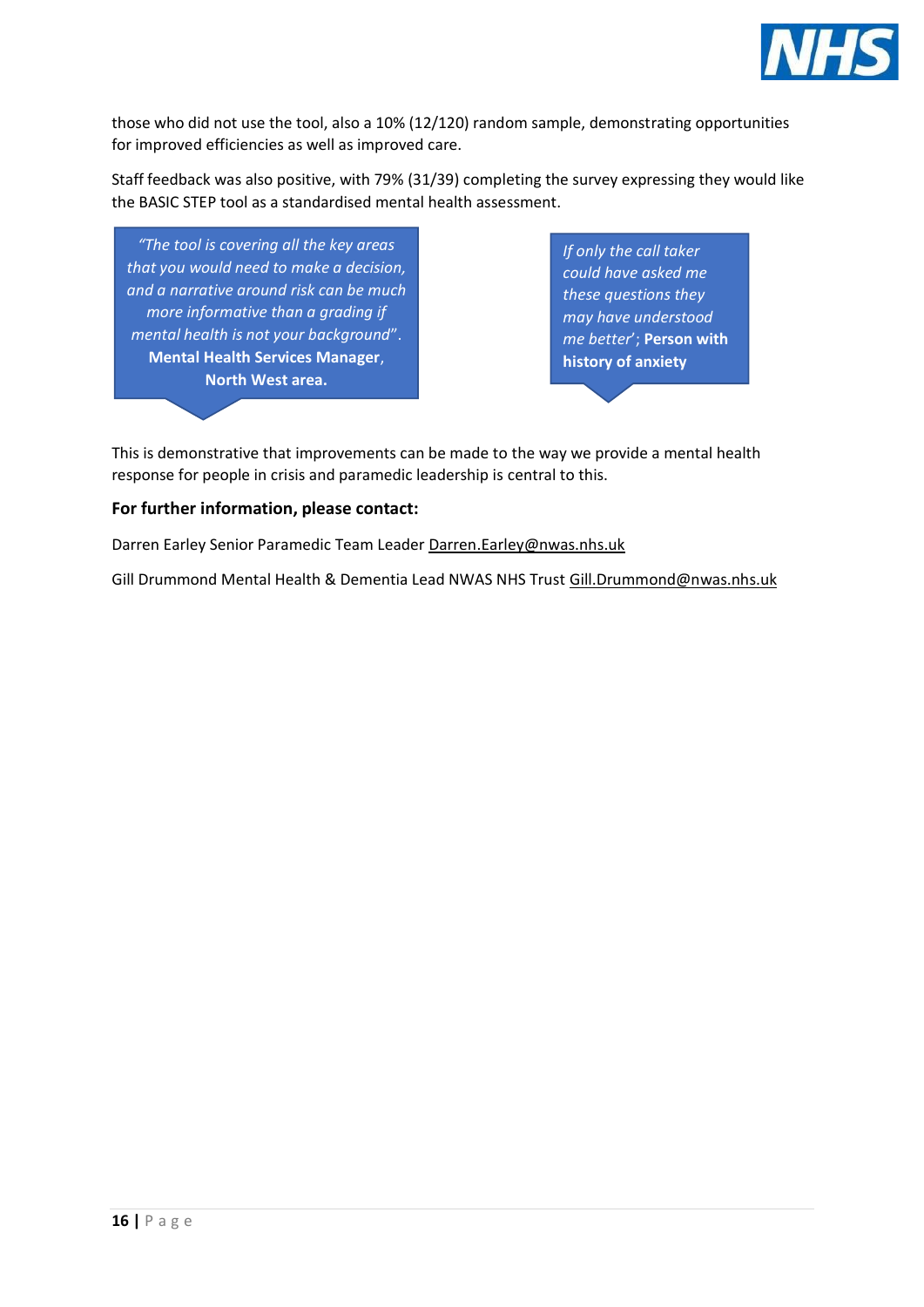

# **Chapter 5**

# **Supporting individuals to live well in the community**

### **Case study 12**

### **Lifestyle Matters Programme: an occupational therapy led approach to healthy ageing in the community**

#### **Surrey and Borders Partnership NHS Foundation Trust**

Older people with severe and enduring mental health difficulties, combined with changes in later life/ageing frequently experience social isolation and reduced engagement in activities of daily living that enhance their wellbeing. This has a significant impact on their overall quality of life, contributing to factors related to reduced life expectancy of this population.

#### **Solution**

The occupational therapists explored how to implement the [NICE](https://www.nice.org.uk/sharedlearning/a-lifestyle-matters-approach-with-a-group-of-older-people-in-warden-controlled-accommodation) recommended Lifestyle Matters Programme (an occupational approach to healthy ageing) with people accessing the Community Mental Health Team with functional mental health conditions.

The programme was adapted to enhance the effectiveness and capture the outcomes. It was facilitated by two occupational therapists over 20-weeks, including 3 mandatory and 8 optional modules (chosen by people accessing the service) focusing on both mental and physical well-being.

#### **Results**

96 people have benefited from the programme. The [Model of Human Occupation](https://moho-irm.uic.edu/) screening tool demonstrated that 70% (67/96) of the participants had an increased expectation for success, 69% (66/96) were able to develop their routine and 64% (61/96) were able to improve their problemsolving skills.

The Occupational Self-Assessment showed that 56% (54/96) felt more able to relax and enjoy themselves, 55% (53/96) felt they were able to use their skills more effectively and 55% (53/96) of participants felt more able to accomplish what they set out to do.

Key themes from the participant's evaluation questionnaire were a sense of control and choice, belonging and identity, as demonstrated in the following quotes:

"It has been helpful to share with others who have also struggled, and this has provided me was a sense of not being alone."

"Being made to feel like a person instead of just a number."

"The new me is optimistic."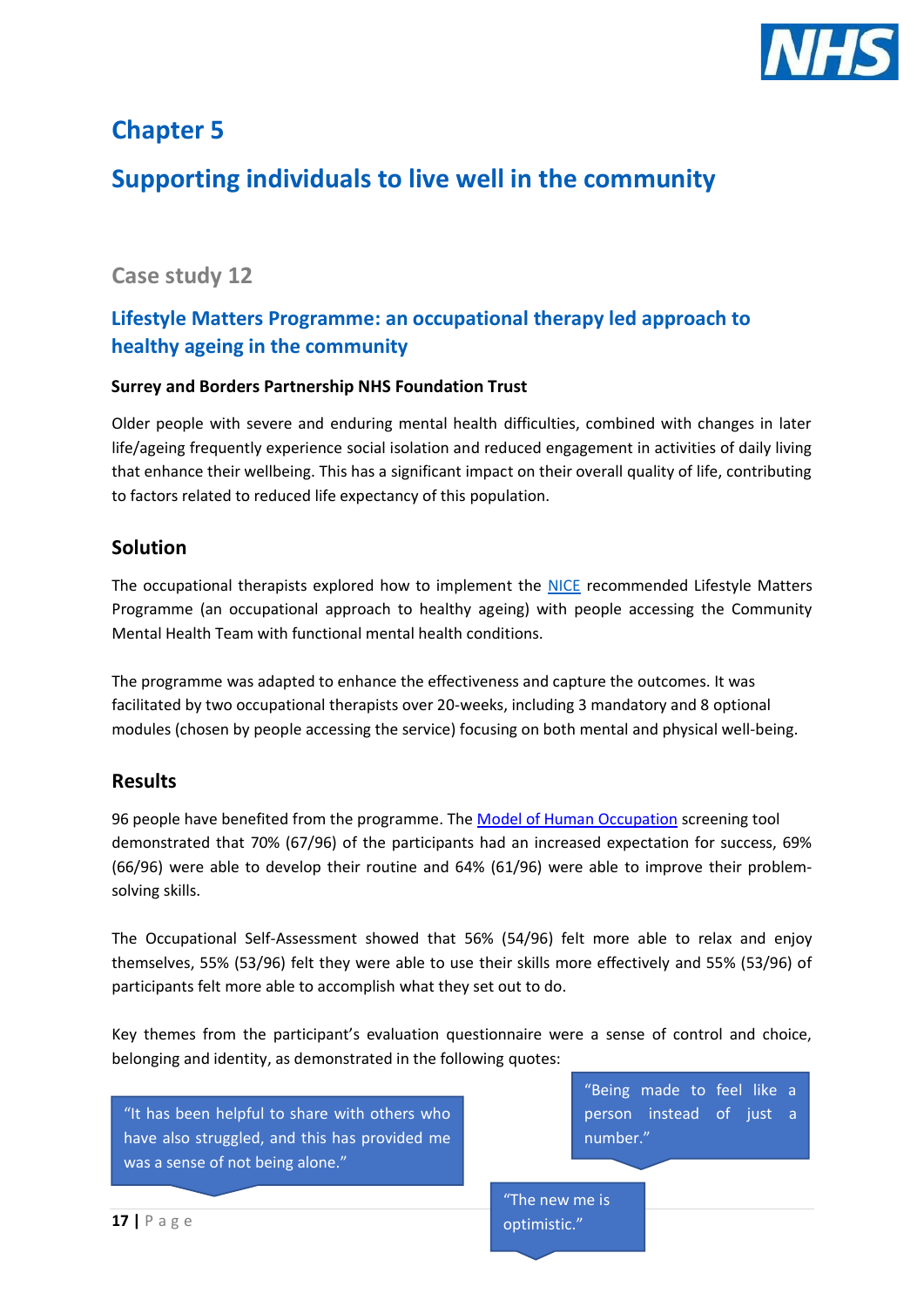

#### **Learning points**

The results from this intervention demonstrate that Occupational Therapy led programmes successfully enable participants to increase sense of belonging and enhance participation and connection with their community. These factors are highly impactful in improving health and wellbeing at an individual and population level.

**For further information, please contact:** Christina Long, Lead Occupational Therapist – [christina.long@sabp.nhs.uk](mailto:christina.long@sabp.nhs.uk) 

### **Case study 13**

#### **An Arts Therapies pathway for people with personality disorder**

#### **Central and North West London NHS Foundation Trust**

The North West London Arts Psychotherapies Service has been running an arts therapies programme within Brent since 2013. This was originally set up to address treatment gaps within the borough for people with personality disorder underpinned by the latest evidence-based approaches and [NICE](https://www.nice.org.uk/news/article/new-standard-to-improve-the-care-of-people-with-personality-disorders) guidance for Personality Disorder.

The programme involves a three-phase stepped-care model: an individual arts therapies assessment and co-produced formulation; a 12-week arts psycho-education group; followed by an 18-month music or art psychotherapy group (with individual support).

The majority of service users are case managed solely by the arts therapies service in partnership with local GPs.

#### **Impact**

The arts therapies programme forms a major part of the complex emotional needs/ personality disorder care pathway within the borough, routinely receiving referrals. Stakeholders report that the programme "has been invaluable in helping us to manage very difficult to engage patients who have chronic problems which are often unresponsive to medication".

Between 2014-2020, more than 80 people accessed a 12-week psycho-education group. Outcomes for the 12-week psycho-ed group show a reduction in service users' symptoms of depression, anxiety and increased psychological flexibility, measured using patient rated outcome measures [AAQ-II,](https://stevenchayes.com/wp-content/uploads/2019/08/The-Acceptance-and-Action-Questionnaire.pdf) [PHQ-9](https://www.med.umich.edu/1info/FHP/practiceguides/depress/phq-9.pdf) and [GAD-7.](https://adaa.org/sites/default/files/GAD-7_Anxiety-updated_0.pdf)

Between 2014-2020, 43 people have accessed the 18-month programme. Of those where meaningful data is available, 65% demonstrate a reduction in symptomology on the [Borderline Personality Disorder Zanarini Rating Scale,](https://guilfordjournals.com/doi/pdf/10.1521/pedi.17.3.233.22147) 74% show a reduction in disability and improvements in functioning on the [Sheehan Disability Scale](http://www.cqaimh.org/pdf/tool_lof_sds.pdf) and 73% show an increase in psychological flexibility on the [Acceptance and Action Questionnaire.](https://www.oxfordclinicalpsych.com/view/10.1093/med:psych/9780195336054.001.0001/med-9780195336054-interactive-pdf-028.pdf) 88 % were self-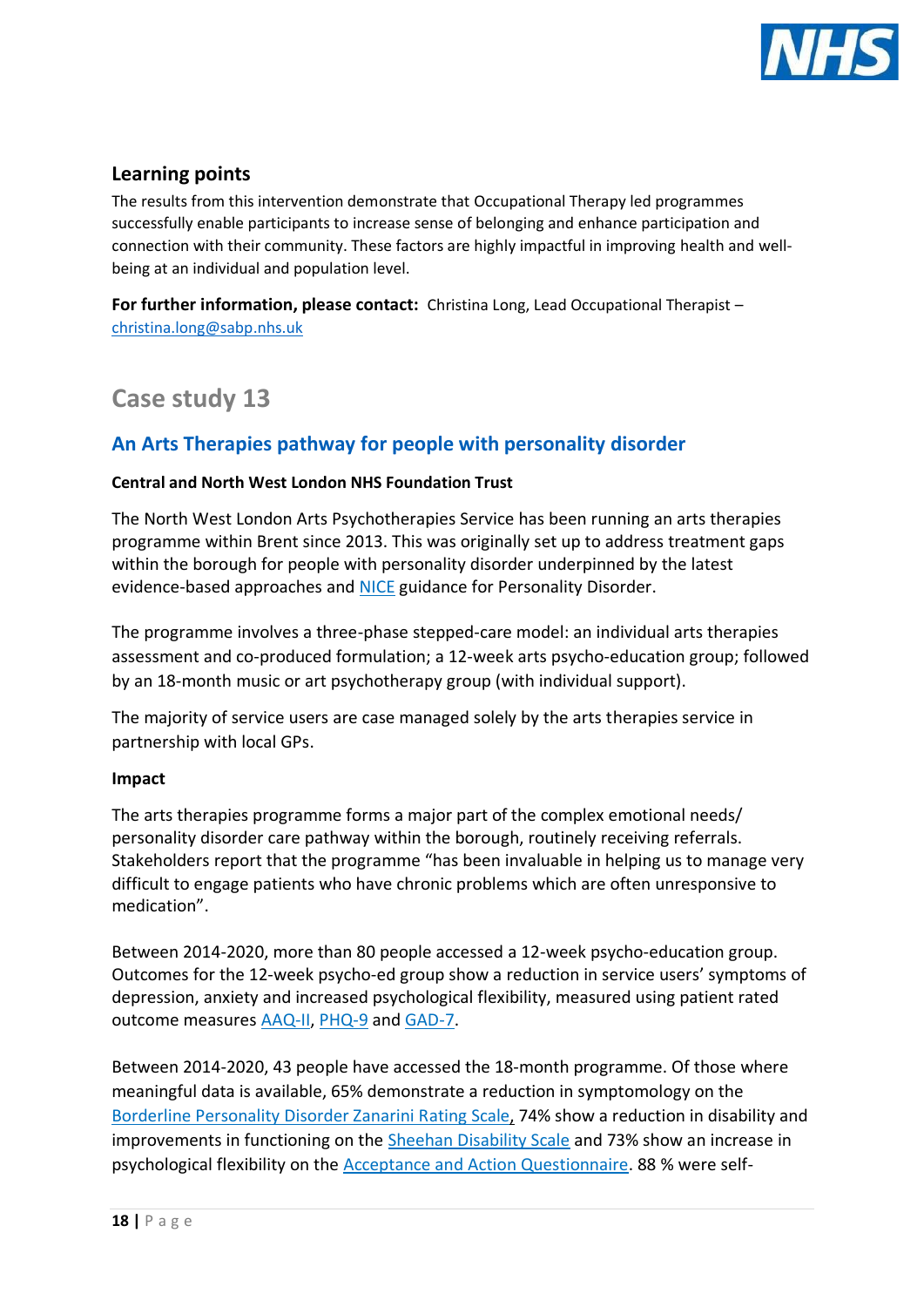

harming or had suicidal ideation at the point of referral, which reduced to 25% following treatment completion. 66% had presented to accident and emergency and/or experienced one or multiple hospital admissions leading up to referral, which reduced to 9% following treatment completion.

59% of people completing the arts therapy treatment pathway had transitioned from secondary to primary care, which was particularly significant for multiple individuals who had been accessing secondary care for a number of years.

Where there are full data sets, participants showed on average a 37% reduction of their symptoms; 31% reduction in the disabling impact of their condition; 19% increase in their psychological flexibility; 75% reduction in levels of self-harm and suicidality; 42% reduction in the use of acute services and 83% reduction in the use of secondary care services.

**For more information contact:** Paula Hedderly, Service Manager, North West London Arts Psychotherapies, [brentartstherapies@nhs.net](mailto:brentartstherapies@nhs.net) and Jorge Camarena, Clinical Lead Art Psychotherapist, [brentartstherapies@nhs.net.](mailto:brentartstherapies@nhs.net)

### **Case study 14**

### **Open Space Postnatal Dramatherapy**

#### **Bath and North East Somerset (B&NES)**

Investment in perinatal mental health care for mothers who need specialist support during and following pregnancy should be available to benefit an additional 24,000 women per year, in addition to the extra 30,000 women getting specialist help by 2020/21[\(NHS England, 2019\)](https://www.england.nhs.uk/mental-health/taskforce/imp/mh-dashboard/).

Up to 25% of women experience some level of mental health need during or after their pregnancy, with a large proportion of these women require support for mild to moderate issues. Lack of access to services to support mental health recovery in the perinatal period can have a significant impact on the individual, their children and their families [\(NHS England, 2018\)](https://www.nhs.uk/conditions/post-natal-depression/).

#### **Solution**

As part of the Perinatal Emotional Wellbeing Partnership (PEWP) in Bath and N.E Somerset (B&NES), a therapeutic programme in the form of Dramatherapy-led Open Space Postnatal Group has been developed.

Women attend a 12-week programme that involves group discussion as well as creative activities to help them express complex feelings. Sessions cover a range of issues concerning the perinatal period such as pregnancy, birth trauma, body image, family relationships and support network.

The use of creative arts in the groupwork enables these women to share and work through traumatic experiences in a more distanced, controlled way, at a time when they often feel overwhelmed and out of control of their lives.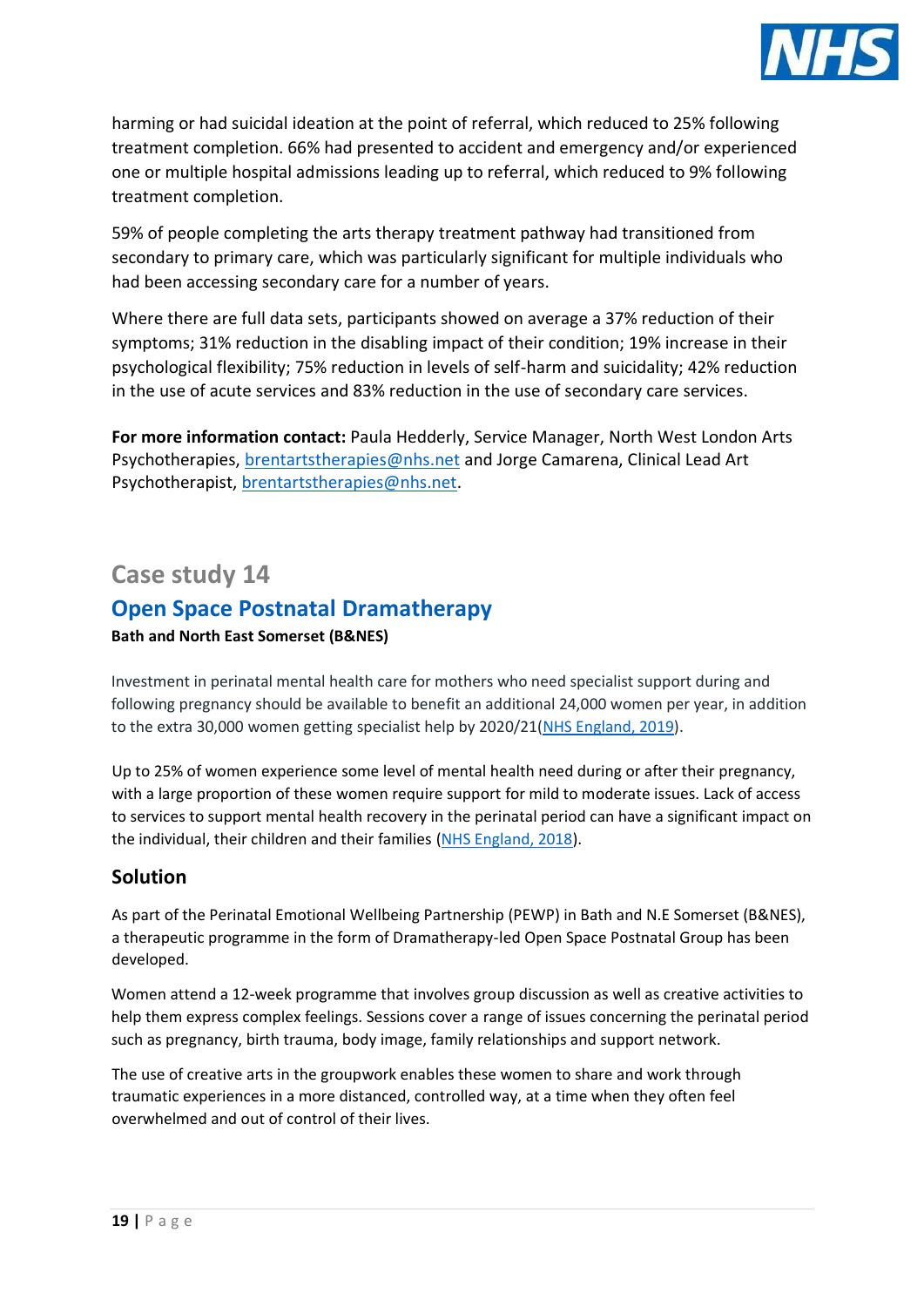

Improved pathway working and moving from third sector funding to an NHS funded intervention has resulted in increased referrals and improved service continuity for women accessing the service.

Between September 2018 and 2019, 23 women attended dramatherapy. 19 women completed The [Edinburgh Postnatal Depressions Scale questionnaires](http://perinatology.com/calculators/Edinburgh%20Depression%20Scale.htm) (EPDS) to measure individual impact of attending. The scores in 100% (19/19) of women at the start of the group indicated the presence of postnatal depression, whilst at the end of the group 79 % (15/19) of women's scores demonstrated either low or no concerns of postnatal depression. 100% (19/19) of women demonstrated a significant improvement in the symptoms following dramatherapy.

*"Meeting every week with others in the group has helped my anxieties and low mood a lot given me a purpose…its been really helpful to creatively work through my issues. This course has played a big part in 'saving' me. " Person A attending dramatherapy*

*"I feel much stronger and more capable…the objects enabled me to process things in a more insightful way. The service is fantastic and I think it should be mandatory….I could not recommend it highly enough!" Person B attending dramatherapy*

This demonstrates that women with moderate mental health needs benefit from postnatal group work, gaining emotional support from each other. It tackles social isolation & stigma and offers effective mental health support for mothers who are often falling through gaps in statutory services and are vulnerable to their mental health deteriorating further.

**For further information, please contact:** Domini Hooper, HCPC Registered Arts Therapist (Drama), [dominihooper@gmail.com](mailto:dominihooper@gmail.com)

# **Case study 15**

### **Kent & Medway Recovery & Wellbeing College**

#### **Kent and Medway NHS and Social Care Partnership Trust**

The Recovery and Wellbeing College pilot was initiated, driven and progressed by the AHP Leadership Team at Kent & Medway NHS and Social Care Partnership Trust (KMPT Secondary Mental Health), with wider AHP involvement clinically and supporting delivery. This was a partnership project, collaborating closely with Kent Adult Education (Community Learning & Skills), Turner Contemporary Art Gallery and smaller scale locality providers.

The college offers educational courses to support mental, physical and emotional wellbeing in shared learning environments in the community. It supports people to identify and build on their own strengths and make sense of their experiences. This helps people to feel hopeful and become experts in their own wellbeing and recovery.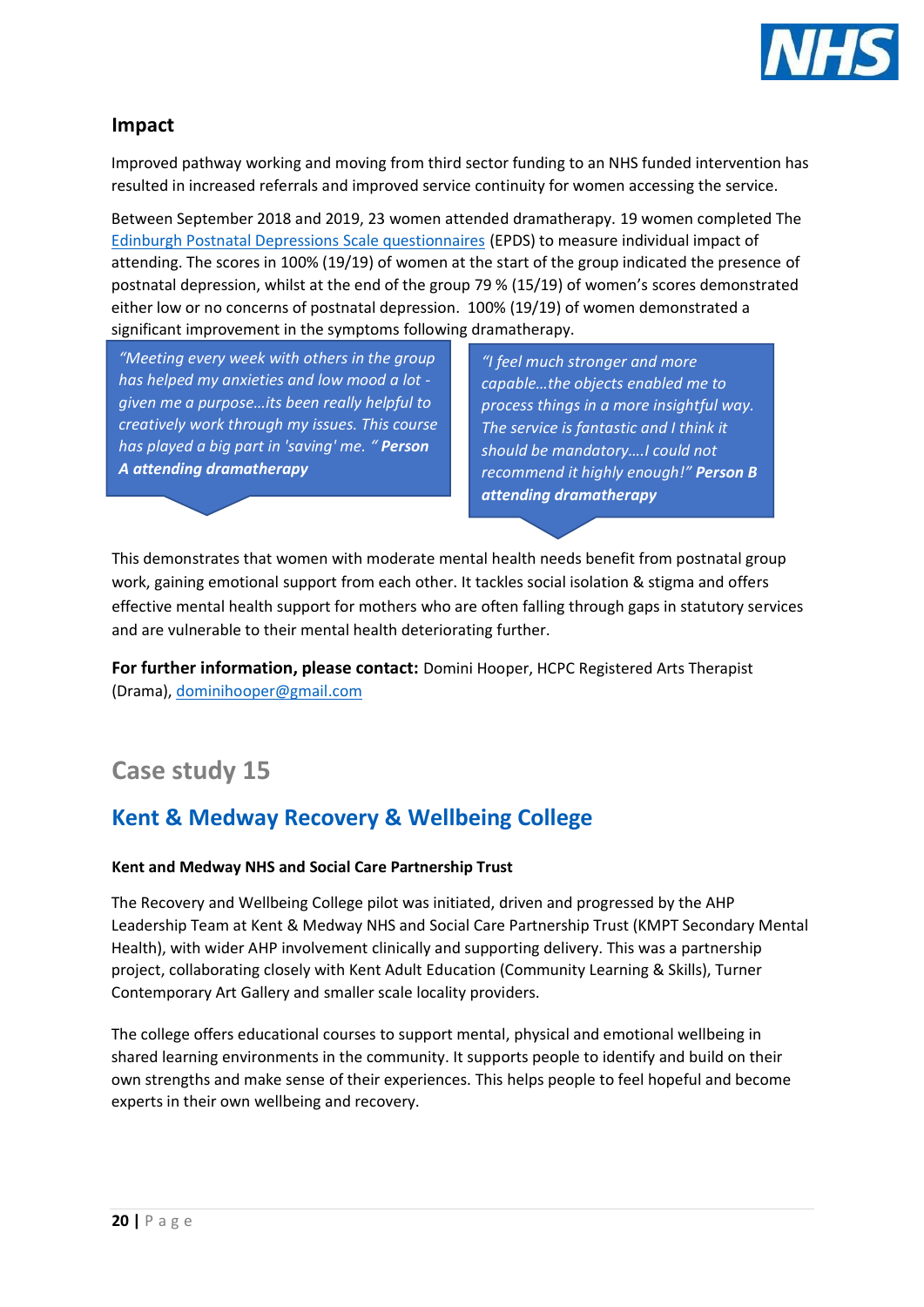

#### **Solution**

Robust, high quality health and wellbeing education was delivered in accessible community learning environments. People with learned (clinical) and lived expertise of health challenges co-produced all aspects of Recovery College activities, including co-design and co-facilitation of all courses.

A criteria free, self-enrolment process was created; open to all interested parties who could benefit – people directly accessing the service, family, friends, carers and staff. All the courses were reviewed and moderated to ensure a strengths-based approach and recovery values were embedded throughout.

More information, the current prospectus and a promotional film can be accessed here <https://www.kmpt.nhs.uk/about-us/recovery-and-wellbeing-college/>

#### **Impact**

During the whole academic year 2018/19 a total of 356 people self-enrolled onto Recovery College courses. 17 new courses were co-designed, covering a range of diagnosis specific and generalised wellbeing courses, with 77 courses delivered across 36 weeks.

Improvements in mental wellbeing were reported across the whole project, as demonstrated through an 11.8% increase in Short Warwick and Edinburgh Mental Wellbeing Scale [\(SWEMWBS\)](https://www.corc.uk.net/outcome-experience-measures/short-warwick-edinburgh-mental-wellbeing-scale/).

38% of people were accessing secondary mental health services at the time of enrolment, with 57% never having accessed these. This data demonstrates success in providing a bridging service which can support people at different points in their recovery journey.

We applied **SWEMWBS** outcome data to th[e HACT Social Impact measurement Tool](https://www.hact.org.uk/measuring-social-impact-community-investment-guide-using-wellbeing-valuation-approach)<sup>\*</sup>. The total cost of the second two terms (Jan-July 2019) was £73,593. The total Social Value Impact was **£238,806**, showing a highly significant cost benefit for our investment.

\* The HACT (2014) Social impact measurement tool uses the Short Warwick Edinburgh Mental-Wellbeing Scale, and wellbeing valuation, to calculate social impact and value for money from an intervention.

The Recovery College serves both primary and secondary care communities, therefore a joint funding partnership across primary and secondary care networks is key to success. It provides holistic support for those with multiple health conditions, with emphasis on mental health needs, therefore mental health courses will continue, but also plan to expand to support physical health and long-term conditions. The Recovery College model has enabled effective, valuable, high quality health and wellbeing education during the first academic year in the pilot locality. Focussing on coproduction and bringing together diverse expertise and delivery partners has delivered high impact, with minimal additional expenditure. Doing more, creatively, with what we've got, is a cost effective and invaluable blue print for sustainability. High quality education will be key in promoting self-care and addressing ill-health prevention to reduce capacity issues in delivering the NHS Long Term Plan.

**For more information, please contact:** Pam Wooding (KMPT Recovery Practice Lead) at [pam.wooding@nhs.net](mailto:pam.wooding@nhs.net) or call 07920500989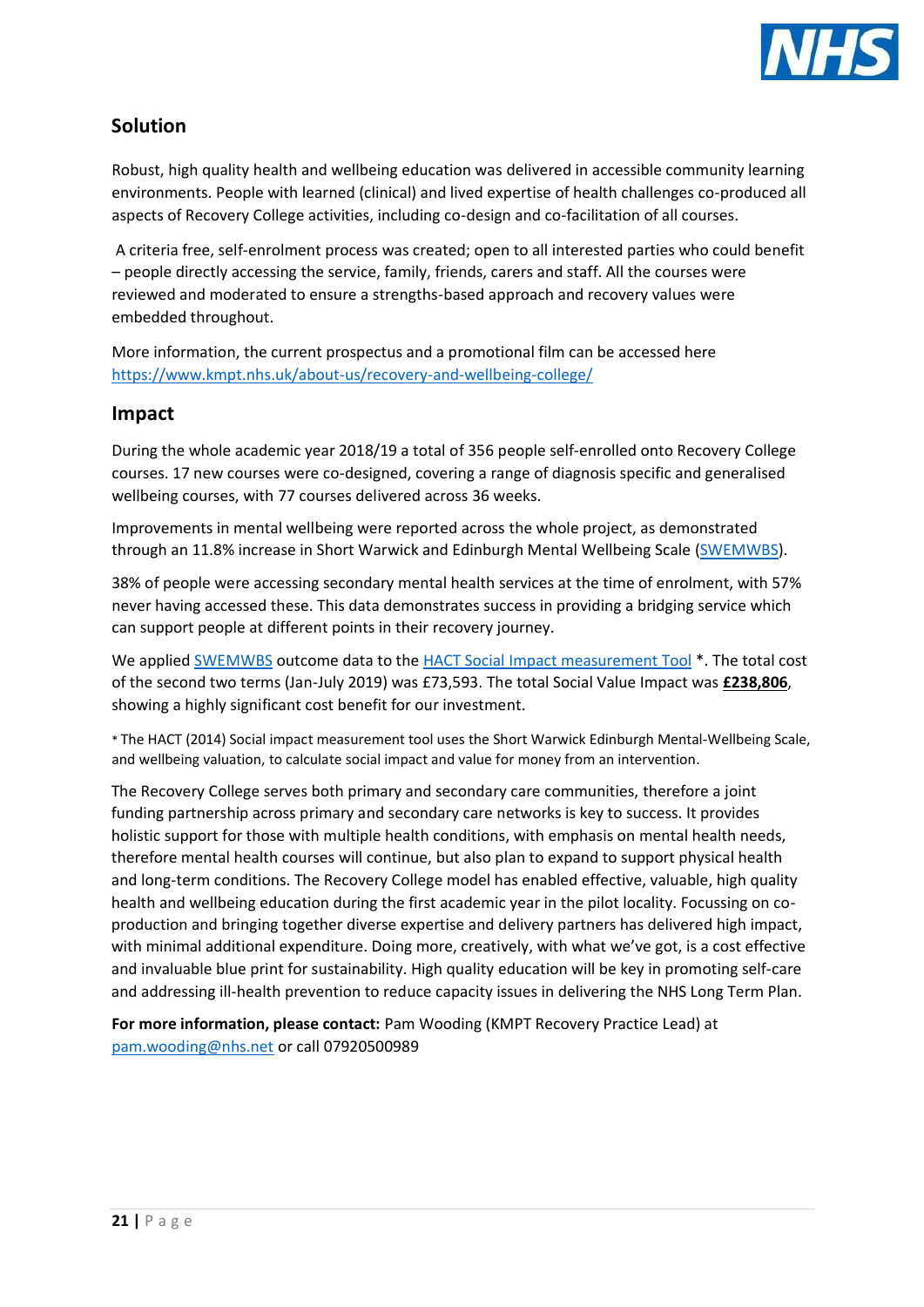

# **Chapter 6**

# **Education and employment**

Stable employment is a major factor in maintaining good mental health and is an important outcome for recovery for people with a mental health problem. For people being supported by secondary mental health services, there is a 65% employment gap compared with the general population [\(NHS](https://www.longtermplan.nhs.uk/wp-content/uploads/2019/08/nhs-long-term-plan-version-1.2.pdf)  [England, 2019\)](https://www.longtermplan.nhs.uk/wp-content/uploads/2019/08/nhs-long-term-plan-version-1.2.pdf). AHPs are recognised as being among the principal groups of professionals who can make accurate functional capacity assessments, intervene through vocational rehabilitation activities as part of treatment and recovery and advise colleagues, the individual and the employer on reasonable adjustments for rapid and successful return to work [\(AHPs into Action](https://www.england.nhs.uk/wp-content/uploads/2017/01/ahp-action-transform-hlth.pdf) 2017). As well as supporting people to retain and gain employment in the community, AHPs support people on their journey to employment whilst in inpatient facilities, preparing them for transition into the community upon discharge.

### **Case study 16**

### **Bright Bean Café**

**Occupational Therapists, Dorset HealthCare University Foundation NHS Trust**

A pop up café, run by people accessing forensic secure services and those accessing general adult mental health service at St Ann's Hospital was opened to provide opportunities to develop occupational skills and to enable development and maintenance of relationships.

Forensic Occupational Therapists partnered with a local coffee bean company who agreed to provide machinery and beans for the pop up café, and to deliver a bespoke barista training package for people at St Ann's Hospital to access prior to them working at the café.

Throughout training and working at the café, the occupational therapists support a graded approach to commencing work and support people at St Ann's Hospital to effectively run the café for paying customers.

Jobs at the café include taking orders, grinding coffee, milk preparation, serving customers, managing money, recording orders, banking, managing the accounts, ordering more supplies.

Trained individuals work at the café a minimum of once a week, with a maximum of two working at any one time. As individuals become more experienced and skilled working at the café they have the option of engaging in advanced barista skills training.

#### **Results**

The café has provided work opportunities for people in the forensic secure unit and those on the general adult mental health wards, supporting development and maintenance of skills and improving opportunities and possibilities for employment post discharge from hospital. It has also provided an environment for people at St Ann's, the staff and visitors to buy a drink on site, supporting the development and maintenance of relationships. The café generates sustainable income revenue to cover the continuous running costs.

Between January and October 2019

 $\mathbf \Omega$ 

*"Teaches you new skills that you can use in the outside world."*

*Person A working at the café* 

```
22 | P a g e
```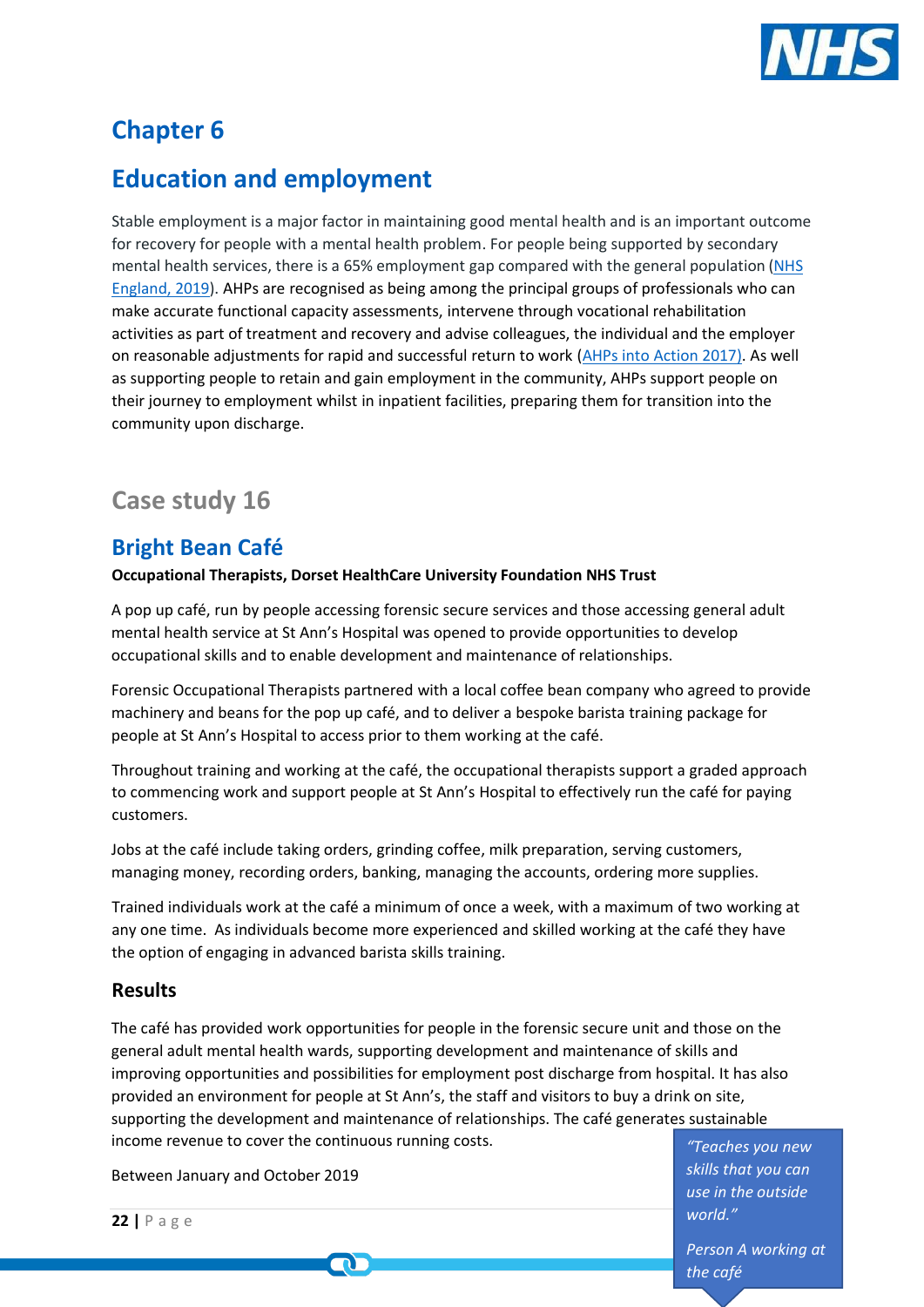

- 34 people have attended barista training
- 2 people have attended advanced barista training
- 14 are currently working on the café
- 1 person has gained paid employment following working at the café

*"I would like to feedback on the positive influence the bright bean café has had on our patients. I met one patient, recently discharged, in the grounds and enquired why they were in the hospital grounds. Proudly and with a smile the response was that they had come to work!*

*Staff member A*

*"I want to carry on working at the bright bean."*

*Person B working at the café* 

#### **Next steps**

The development of paid roles within the café is planned, alongside extending the opening hours and developing further coffee carts and cafes.

Additionally, stronger links with a local coffee saloon have been made, aiming to create a pathway of employment from Bright Bean Café to paid employment in a high street coffee shop.

**For further information, please contact:** Maria McDonough – Senior Occupational Therapist, Dorset Forensic Service [maria.mcdonough@nhs.net](mailto:maria.mcdonough@nhs.net) and Jenny Stickney – Advanced Occupational Therapy Practitioner, STRIVE [Jennifer.stickney@nhs.net](mailto:Jennifer.stickney@nhs.net)

### **Case study 17**

### **Improving qualification attainment and employment through vocational opportunities in Secure Services**

**Occupational Therapists at Hertfordshire Forensic Service Recovery Team – Hertfordshire Partnership University NHS Foundation Trust**

The aim was to extend vocational opportunities for people in secure Forensic inpatient settings. Traditionally people in these settings with offence-related histories have struggled to access vocational opportunities and ultimately work whilst in and following discharge from services. People with a confirmed Mental Health diagnosis as well as a learning disability encounter further access challenges. The Recovery Team under the management of the Lead Occupational Therapist acknowledged the need to explore ways to begin to equip people with skills to support work related occupations and providing opportunities to practice these whilst in medium and low secure units.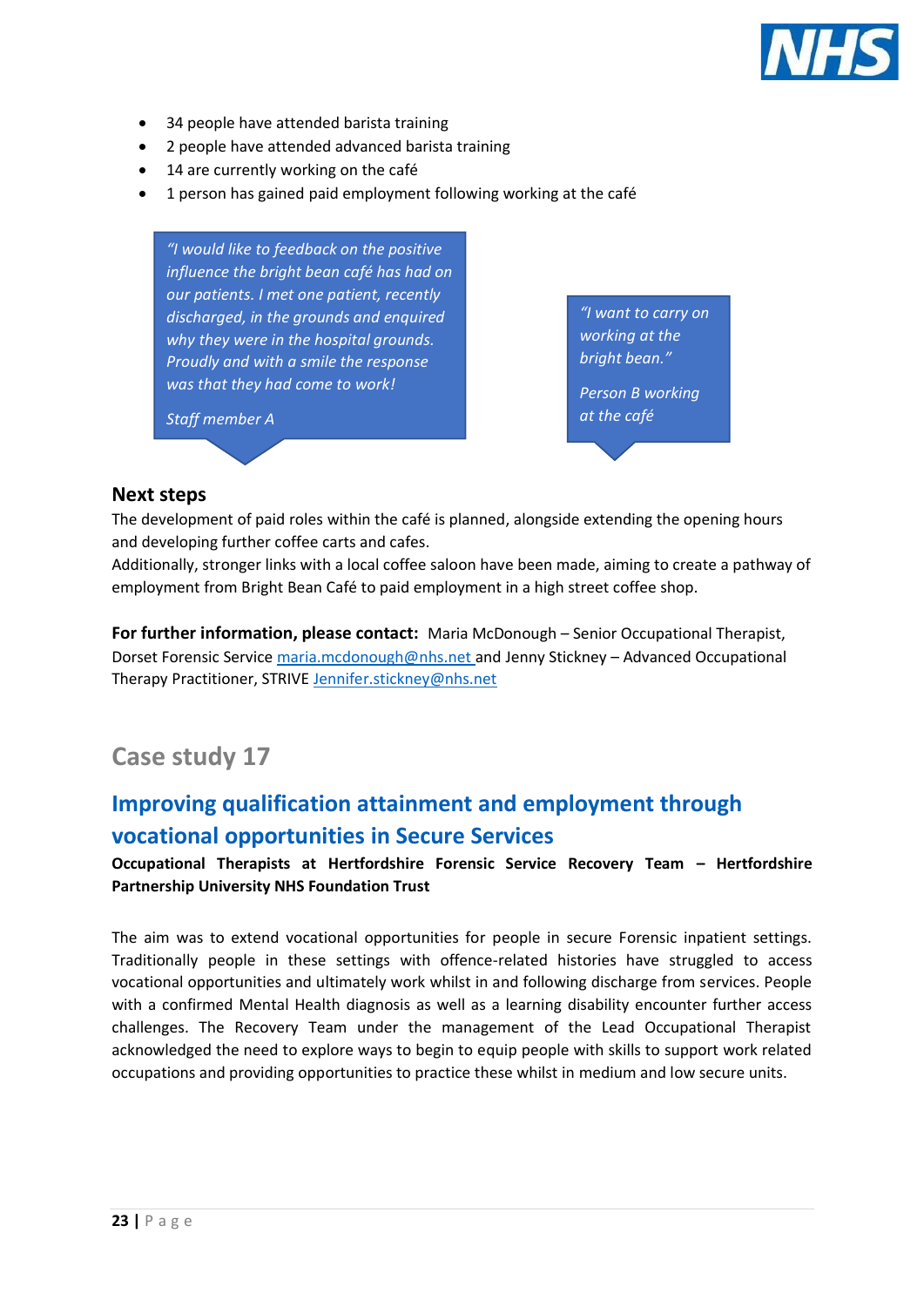

#### **Solution**

Recovery College sessions were developed to include CV writing, interview skills, goal setting, keeping safe in the community and sleep hygiene. Individuals were also provided with opportunities to undertake National Qualifications in Mathematics, Food Hygiene Certificate and YMCA Lifestyle management qualifications. Building on this, opportunities were created to access local colleges and resources for learning through collaborative working with Local Adult education colleges and employment tutors.

Links with community resources for volunteering opportunities in work related settings such as gardening, woodyard, cleaning and catering enabled people to develop and utilise their skills. People in the secure inpatient settings worked with the occupational therapy team to deliver a regular charity fundraising stall by planning, produce making and selling activities related to this. The Occupational Therapist also created opportunities for peer tutoring/peer mentoring within the sessions.

#### **Impact**

One person is now in paid employment in the organisation they worked as a volunteer.

Between, March 2017 and December 2019, there has been a total of 35 educational achievements as outlined below:

- 27 Level 1 YMCA Qualification in an Introduction to Lifestyle Management
- 1 Mathematics Entry Level 2
- 5 Mathematics Entry Level 3
- 1 Mathematics Functional Skills
- 1 Level 1 Plumbing and working towards Level 2

#### **Feedback from people accessing the services:**

96.47% of people were able to identify at least one aspect of positive learning they would take away from the courses they attended

100% of people stated that the course they had attended had met the identified learning aims

98.82% of people stated they would recommend the course they attended to others

21 people identified how the use of peer tutors/others to share their experiences had been particularly useful

82 people stated they had found the use of different media or practical group/individual exercises particularly useful in their learning/course satisfaction

> *"It gave me more confidence in talking to people and handling money again"*

*"I learnt valuable budgeting skills when planning what we could make with the funds available"*

**For further information, please contact:** Lisa Ford Occupational Therapy Lead for Forensic Services: [Lisa.ford6@nhs.net](mailto:Lisa.ford6@nhs.net)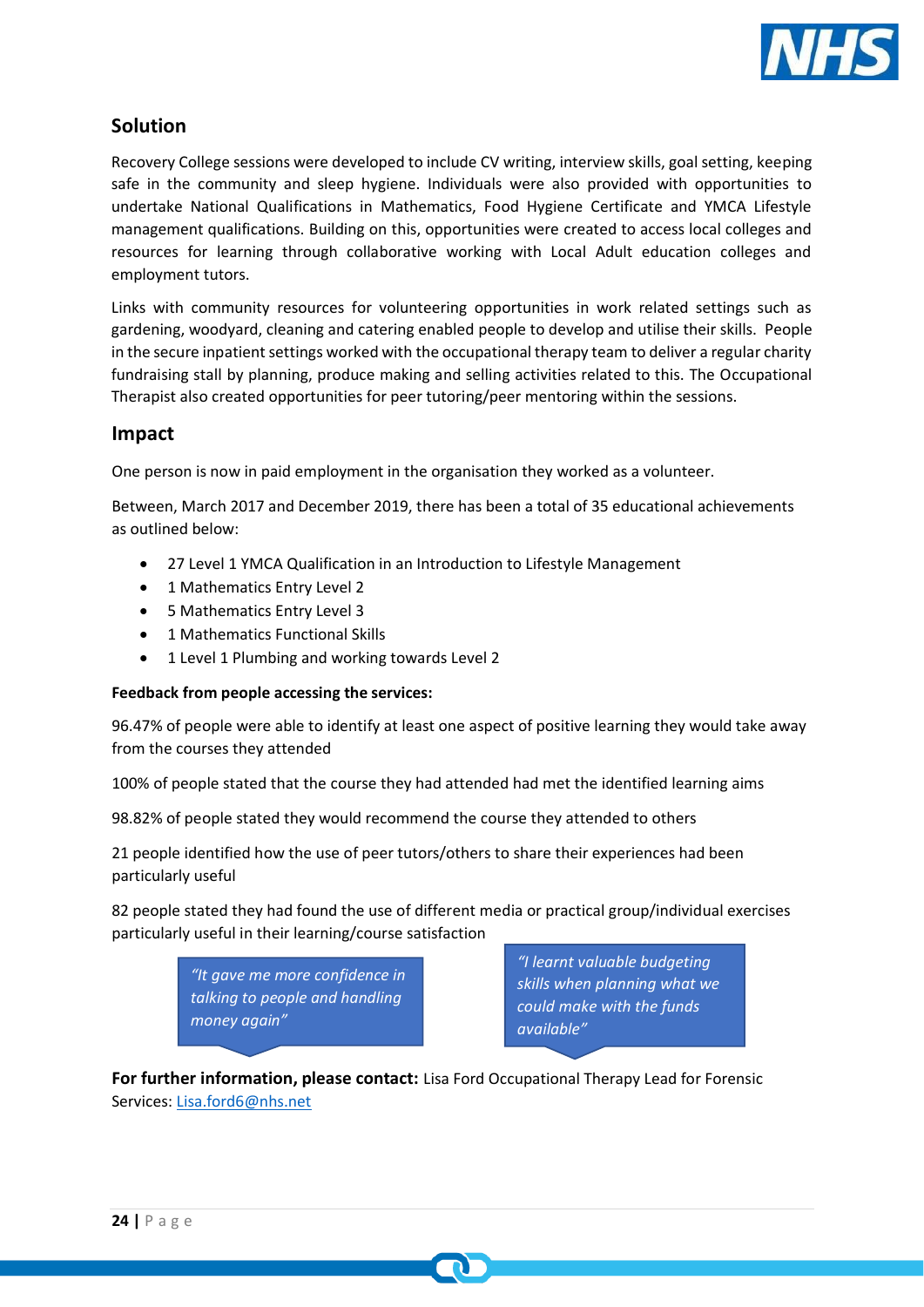

# **Case study 18**

## **Occupational Therapy led Individualised Placement Support**

#### **Kent and Medway NHS and Social Care Partnership Trust**

Our aim is to support people with complex mental health needs to achieve their employment goals with hope, optimism and confidence. Our service moved away from a traditional, sheltered, unpaid voluntary workshop approach to an evidenced-based individual placement support (IPS) model; enabling people to secure competitive paid work.

We created a specialist occupational-therapy led Vocational rehabilitation team, embedded within the community mental health teams. The team champions paid employment as a realistic goal for clients and works closely with third party providers of employment services to enhance the step down of care from secondary to primary care services. The team is led by an Occupational therapist with a background in human resources and comprises of six Vocational specialists; four are Occupational therapists, one has an MSc in health psychology, and one is a job retention expert. Additionally, there are three job taster programme coordinators who support people to undertake the Trust's job taster programme and five new IPS Employment Advisors.

The services include:

- Rapid job and education retention support
- New employment support for the unemployed
- Job taster programme within the Trust
- Group intervention e.g. 'Thinking about work.'
- Delivery of Recovery and Wellbeing College courses finding employment and remaining well at work
- Support and education to employers and training providers
- Individual employment plans are used to inform GP fit notes
- Education to professionals to refer appropriately and promote realistic goal planning
- Educating Trust staff to enhance their understanding to enable them to provide some support without specialist intervention.
- Collaborating and referring to third party providers.
- Hosting Occupational therapy student placements

#### **Results**

Between April 2018 and August 2019 our approach led to the following outcomes:

| New employment | 116  |
|----------------|------|
| Job retention  | 182. |
| Total:         | 298  |

*'Without their help, I*   $h$ onestly believe *would not be here today. I am so grateful that you came into my life. Thank you.' Service User A.* 

Additionally, during this time, the team has supported 78 people to progress into training/education and 39 to undertake work placements.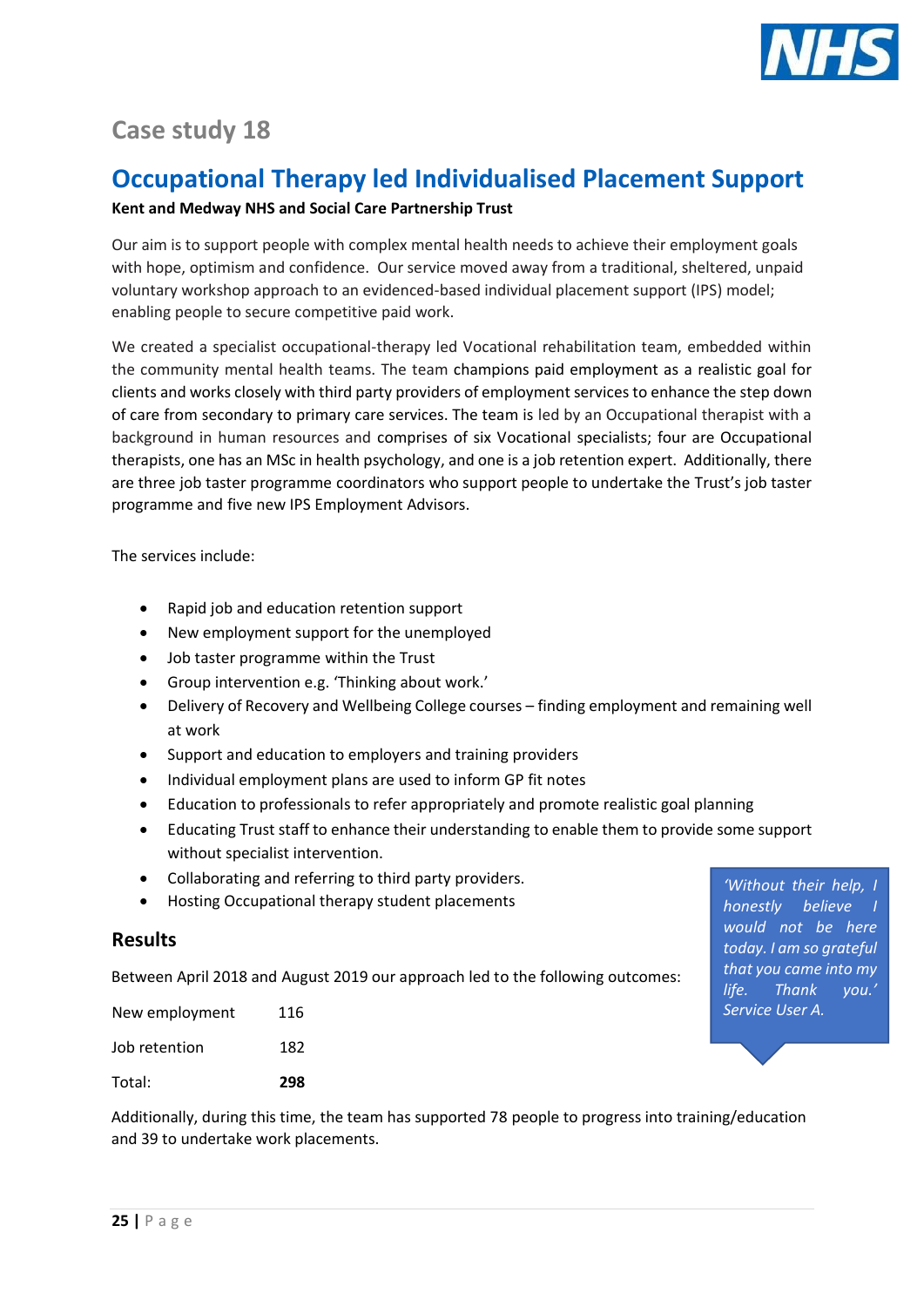

Adopting the IPS approach has resulted in individuals feeling a positive link between employment and self-worth and experiencing a reduction in mental health symptoms such as anxiety. Individuals are more confident in managing their mental health at work and employers report an increase in confidence in managing employee's mental health needs. These elements have led to a reduction in some hospital admissions and reduced pressures on community mental health teams as well as having a significant impact on the economy with individuals entering new employment and improved job retention.

**For further information, please contact:** Jeanette Freeman, BSc (Hons) Occupational therapy, specialist practitioner and Vocational rehabilitation lead on **-** 07880 004438 or email - [Jeanette.freeman1@nhs.net](mailto:Jeanette.freeman1@nhs.net)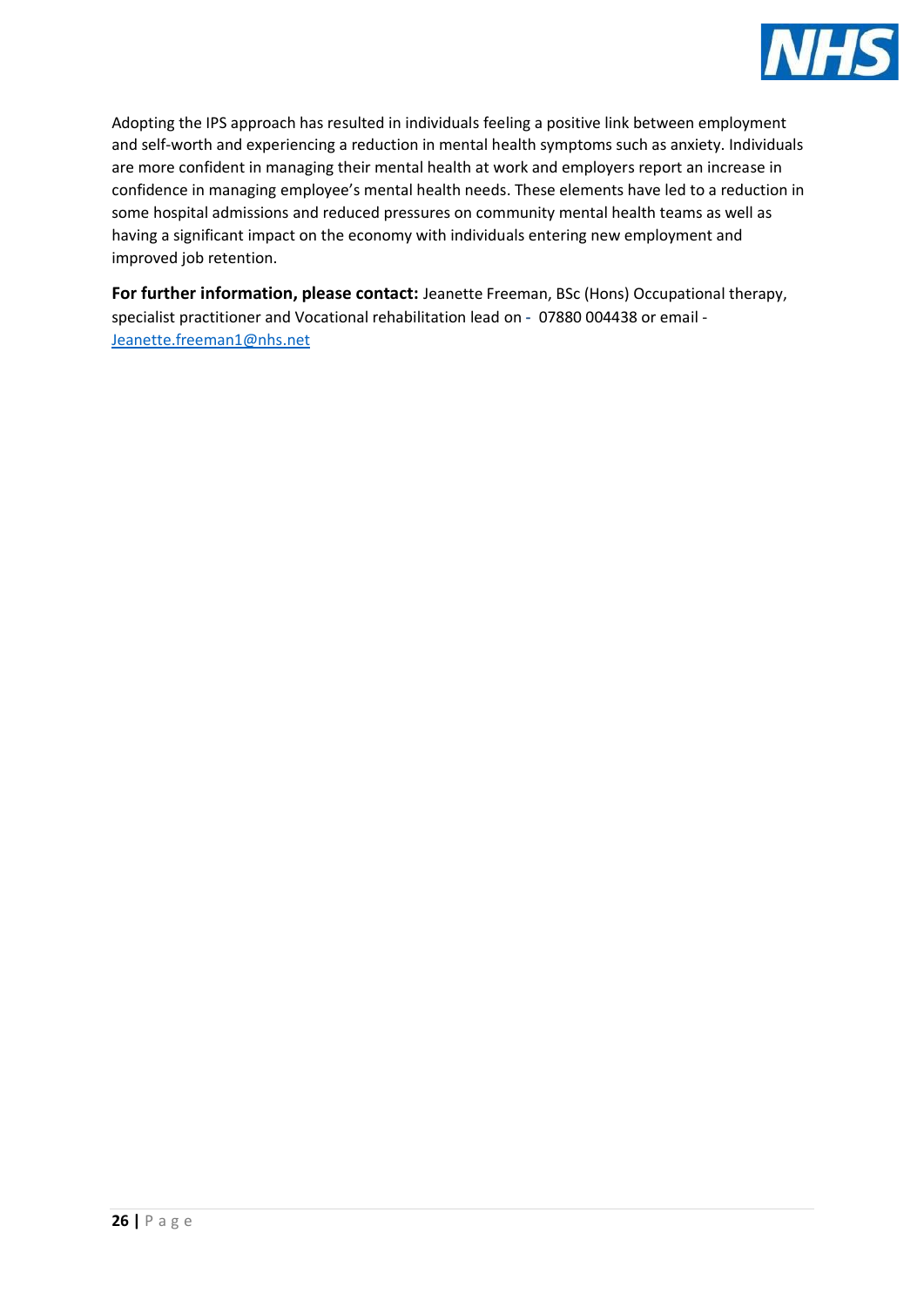

# **Chapter 7. Eating disorder services**

### **Case study 19**

### **Eating Disorders Conference: a preventative, early intervention approach for eating disorders within schools**

#### **Dietitians at The Royal Free London NHS Trust Intensive Eating Disorder Service: Children, Adolescents Mental Health Service (CAMHS) in association with the Royal Free Hospital Children's School**

The prevalence of eating disorders is increasing in children nationally and locally. Dieting is a common problem in teenagers, although we know that dieting can be a risk factor in disordered eating and progression to eating disorder [\(Patton et al, 1990\)](https://www.cambridge.org/core/journals/psychological-medicine/article/abnormal-eating-attitudes-in-london-schoolgirls-a-prospective-epidemiological-study-outcome-at-twelve-month-followup/362F06ABBA71211E67A1811910DF5C28).

Schools find supporting children diagnosed with eating disorders challenging, especially if a number of young people are actively dieting or copying peers and, showing signs of disordered eating or progressing to a full eating disorder. We are aware that we see the 'tip of the iceberg' in a specialist eating disorder CAMHS service.

The aims of this partnership approach were three-fold:

- 1. To help schools to recognise the complexity of the food environment : London has the highest rate of underweight of any region in England, obesity and weight stigma (including weight based bullying), children living in food poverty and arriving in school hungry, managing food allergy anaphylaxis risks, managing parental concern around fussy eating, supporting children with complex health conditions and diet.
- 2. For schools to consider aspects of healthy eating beyond what we eat, to include *how* we eat (frequency of regular eating, role modelling of staff and students)
- 3. To enable schools to support students diagnosed with eating disorders

#### **Solution**

Talks and workshops were provided on the following topics:

- 1. Introduction to Eating Disorder
- 2. A Teacher's Perspective
- 3. Normalising Eating in School
- 4. Supporting Young People in School

The talks and workshops were a collaboration between dietetics, psychology family therapy, psychiatry, psychotherapy nursing and teaching. The event benefited from a whole team approach including therapeutic care workers.

#### **Impact**

The event was well attended with more than 80 delegates from across multiagency organisations in North Central London. 65 delegates completed a feedback form and scored 96% of the sessions attended as either very useful or somewhat useful.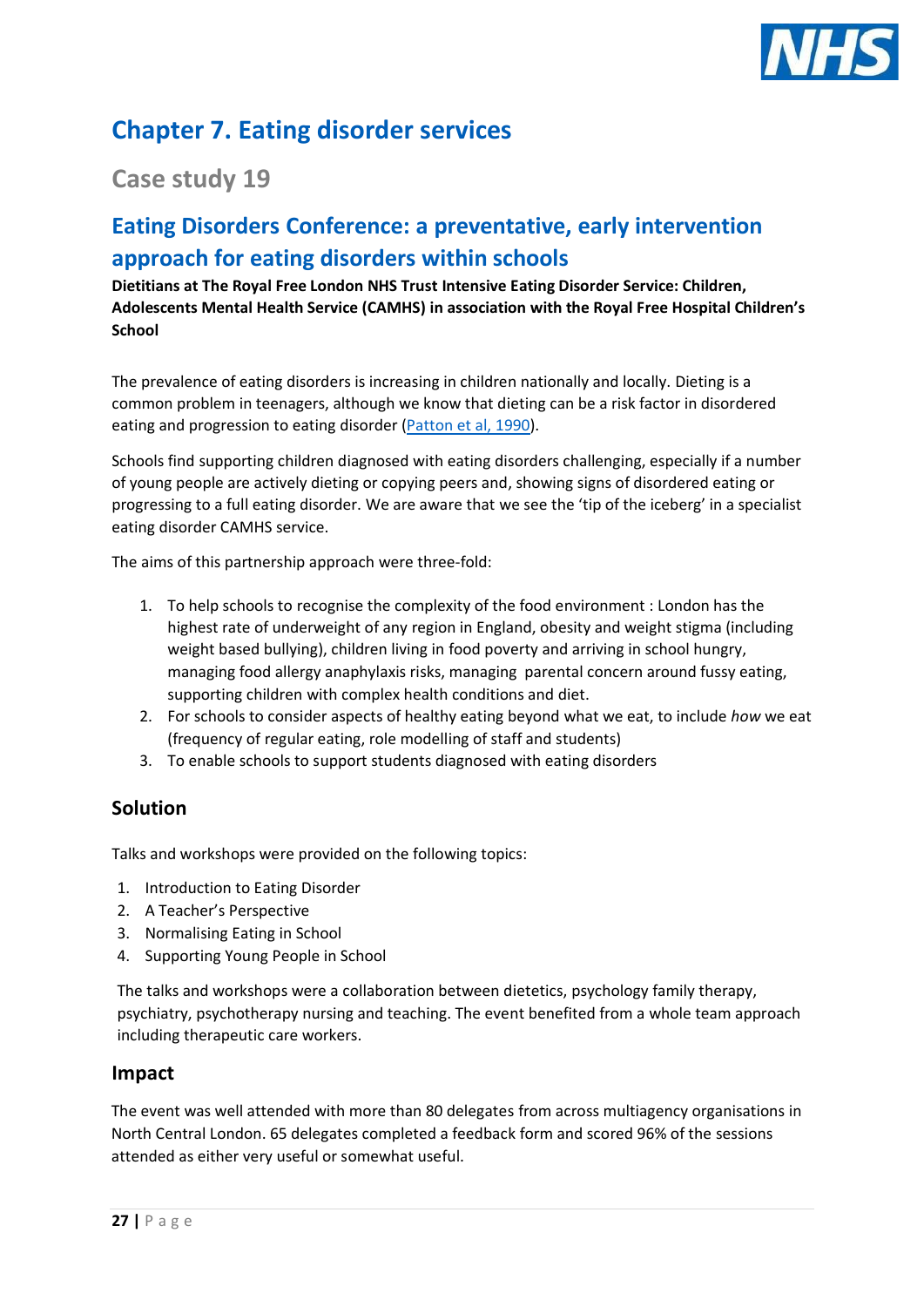

Comments from delegates were positive overall but also reflect the diverse needs of the audience and the population served. Examples of issues raised include early recognition of eating disorders and how to prevent an epidemic in schools, how to promote healthy body image, safeguarding (eg. parents wanting their child to have weight loss surgery abroad), cultural considerations for different attitudes to food, parents' attitudes to food and the impact this has on their children, binge eating, over eating and supporting/raising awareness for less well known eating disorders.

Paediatric eating disorders is frequently seen as a highly specialist clinical area with treatment managed by hospitals. With the drive towards community treatment of eating disorders schools are becoming increasingly involved in either directly supporting young people in addition to witnessing disordered eating behaviours. All delegates valued the opportunity to share ideas. The eating disorder team and the RFHCS work together very closely, but this reinforces our joint commitment to being proactive and solution focused on the food and weight environment and how we approach eating disorders (diagnosed and subclinical) in diverse children.

**For further information, please contact:** Rebecca Fisher, Lead Paediatric Dietitian, [rebeccafisher@nhs.net](mailto:rebeccafisher@nhs.net)

### **Case study 20**

# **Elective refeeding pathway for eating disorders**

**Dietetics at East London NHS Foundation Trust in Bedfordshire and Luton** 

Nutritional intervention, including refeeding and weight restoration is an important component in the treatment and recovery of eating disorders and the Dietitian is therefore an essential member of the multidisciplinary team ([O'Connor et al, 2019](https://scholar.google.co.uk/scholar?hl=en&as_sdt=0%2C5&as_vis=1&q=Developing+Clinical+Guidelines+for+Dietitians+Treating+Young+People+with+Anorexia+Nervosa-Family+Focused+Approach+Working+Alongside+Family+Therapists&btnG=)).

Children and adolescents with eating disorders requiring refeeding and medical stabilisation can be admitted to paediatric wards if medically unstable, unable to comply with community-based interventions or the family are no longer able to care for their child at home. However, if it is decided that they need a specialist eating disorders admission they often have to wait on the general paediatric ward for access to a specialist bed. Waits can be up to 12 weeks, and once transferred to a specialist bed, the average length of stay is around 16 weeks per admission. Long admissions, paired with specialist beds often being out of area and hundreds of miles from home significantly impacts on the young person's life, relationships, and access to their usual education.

#### **Intervention and impact**

An elective admission refeeding pathway was introduced, whereby individuals are admitted to the general paediatric ward to start on a refeeding protocol under the guidance of a Dietitian and Paediatrician, prior to becoming severely physiologically compromised and requiring emergency admission to a specialist unit. Acting earlier in a person's pathway, as opposed to at crisis point has allowed for a safe, structured approach to refeeding, with clear benefits to the individual. When completing an elective refeeding protocol in a paediatric hospital setting, the length of stay can be a short as 5-8 days, but up to 2-3 weeks as clinically indicated, with individuals being discharged home directly, resulting in a reduced overall length of stay from 16 weeks to 5-8 days.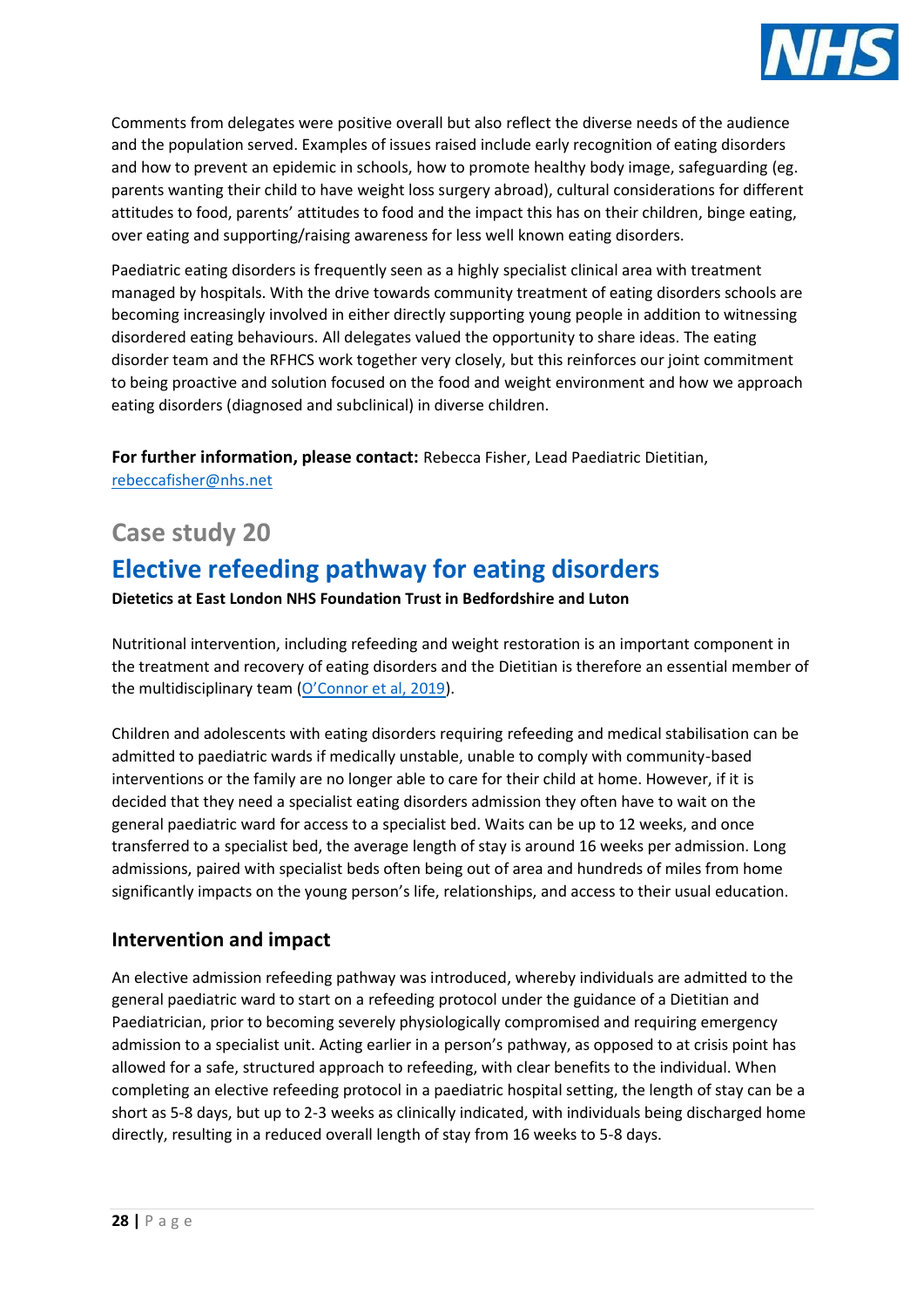

In addition to the significant impact on the young person's quality of life, this pathway delivers significant cost saving implications of up to £108,000 per admission (based on 16 weeks in a specialist unit at a £3,500 per day compared with 8 days elective admission on the general paediatric unit at approximately £500 per day).

**For further information, please contact:** Sarah Fuller, Advanced Specialist CAMH Eating Disorders Dietitian, East London NHS Foundation Trust [sarah.fuller@nhs.net.](mailto:sarah.fuller@nhs.net)

### **Case study 21**

# **Step Up to Recovery Eating Disorders Service**

#### **South London and Maudsley NHS Foundation Trust**

The aim of the Step Up to Recovery Eating Disorders service is to reduce the need for admission to hospital and support those leaving hospital to maintain the gains made into their home environment. Many individuals referred to the Step Up service have severe and enduring difficulties with eating, needing inpatient admissions. Individuals are often ambivalent about working towards full weight restoration, instead signing up to stabilising their weight and physical health and improving their quality of life.

#### **Solution**

The Step Up to Recovery service is an Occupational Therapy led eating disorders intensive day service for adults over 18 years old. It commenced in 2011 and is staffed from 8am-8pm Monday-Friday.

Since 2015, the service has been led by an Occupational Therapist (OT) enabling the ethos of the service to be underpinned by occupational therapy and occupational science theory.

Each individual receives occupation-focused and occupation-based therapy assessments and interventions to promote recovery.

Interventions include group based or 1:1 sessions, that look at life roles, routines, motivation and developing life beyond an eating disorder, practical discussions and support, individual goal setting and review of an individual's own environment.

#### **Impact**

In 2019, 21 people accessed the Step Up service, with 10 Step down admissions and 11 from outpatients.

m

Step Up reduces the need for admission to hospital and supports people to transition to normal life after a hospital admission. Individuals are prepared for independent living, gaining the ability to cook and eat in order to maintain their recovery. Individuals also benefit from developing opportunities in a variety of work, study, social networks, whilst also supporting families to prepare for their role in helping maintain recovery. As a result of accessing Step Up, people have significant reductions in symptoms of anxiety and depression and difficulties experienced relating to work and social activities.